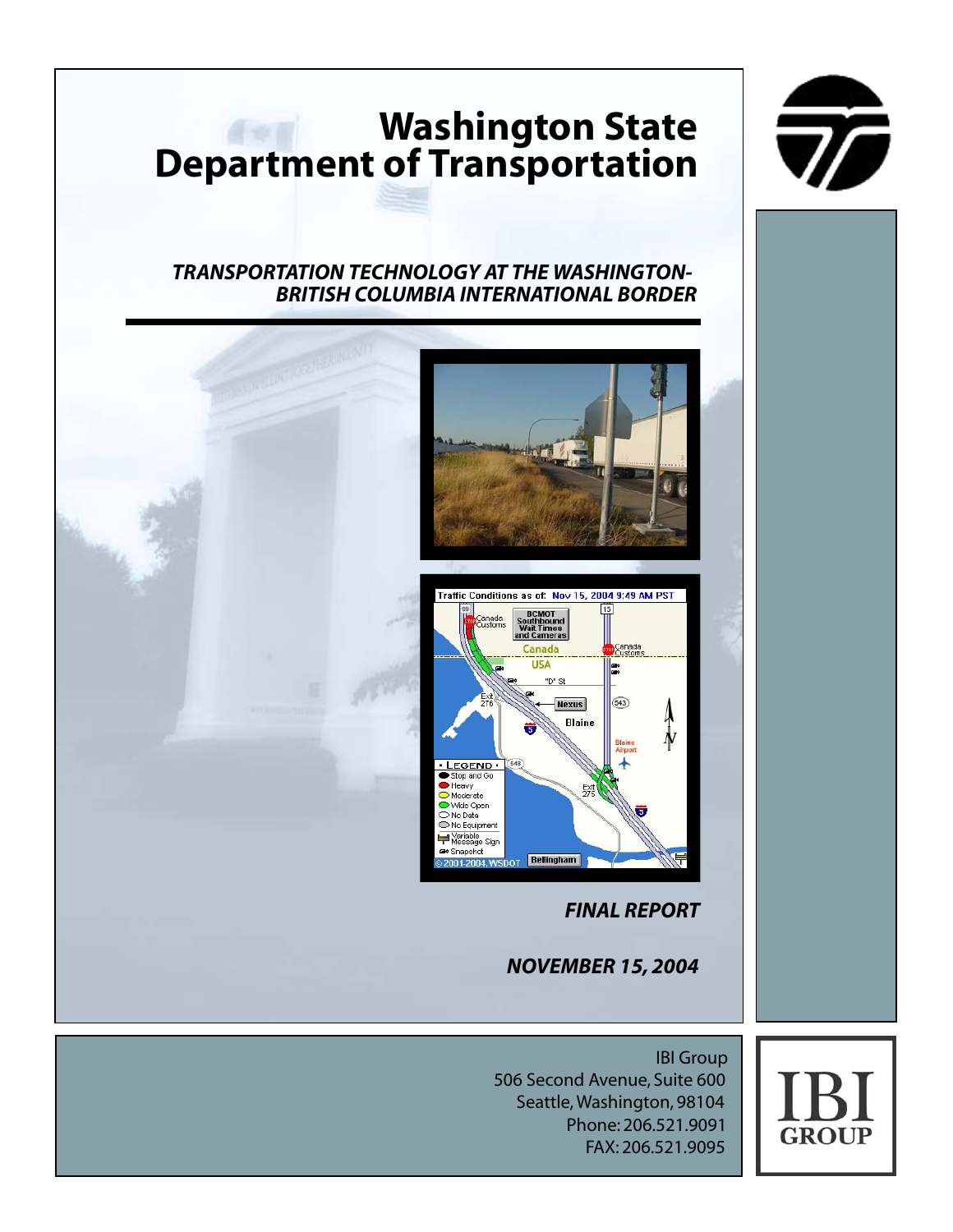# TABLE OF CONTENTS

| 1.               |  |
|------------------|--|
| 2.               |  |
| 2.1              |  |
| 2.2              |  |
| 3.               |  |
|                  |  |
|                  |  |
|                  |  |
|                  |  |
| $\overline{4}$ . |  |
| 4.1              |  |
| 4.2              |  |
| 4.3              |  |
| 4.4              |  |
| 4.5              |  |
|                  |  |
|                  |  |
|                  |  |
|                  |  |
| 4.6              |  |
|                  |  |
|                  |  |
| 5.               |  |
| 5.1              |  |
|                  |  |
| 5.2              |  |
| 5.3              |  |
|                  |  |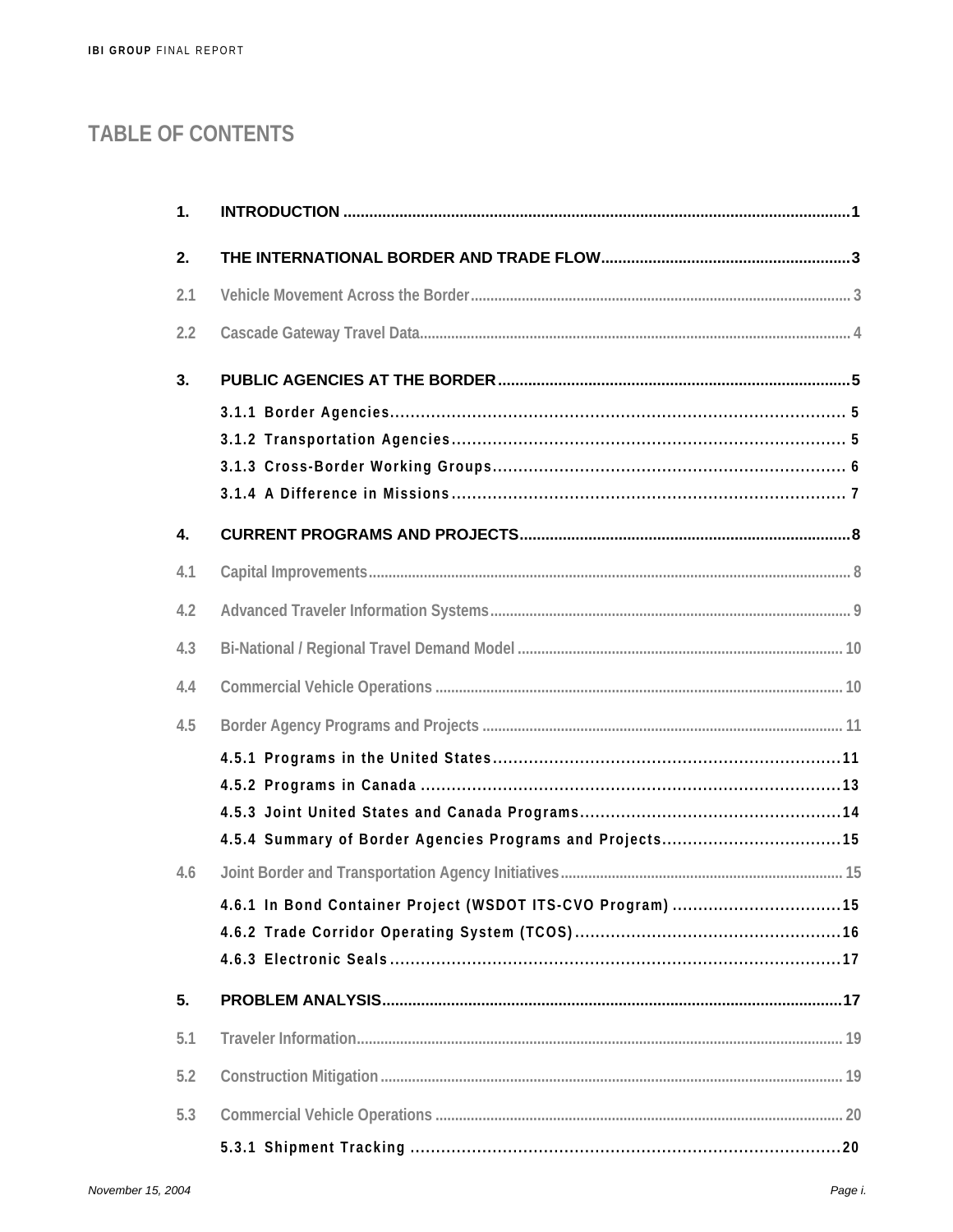| 6.  |  |
|-----|--|
| 6.1 |  |
| 6.2 |  |
| 6.3 |  |
| 7.  |  |
| 7.1 |  |
| 7.2 |  |
| 8.  |  |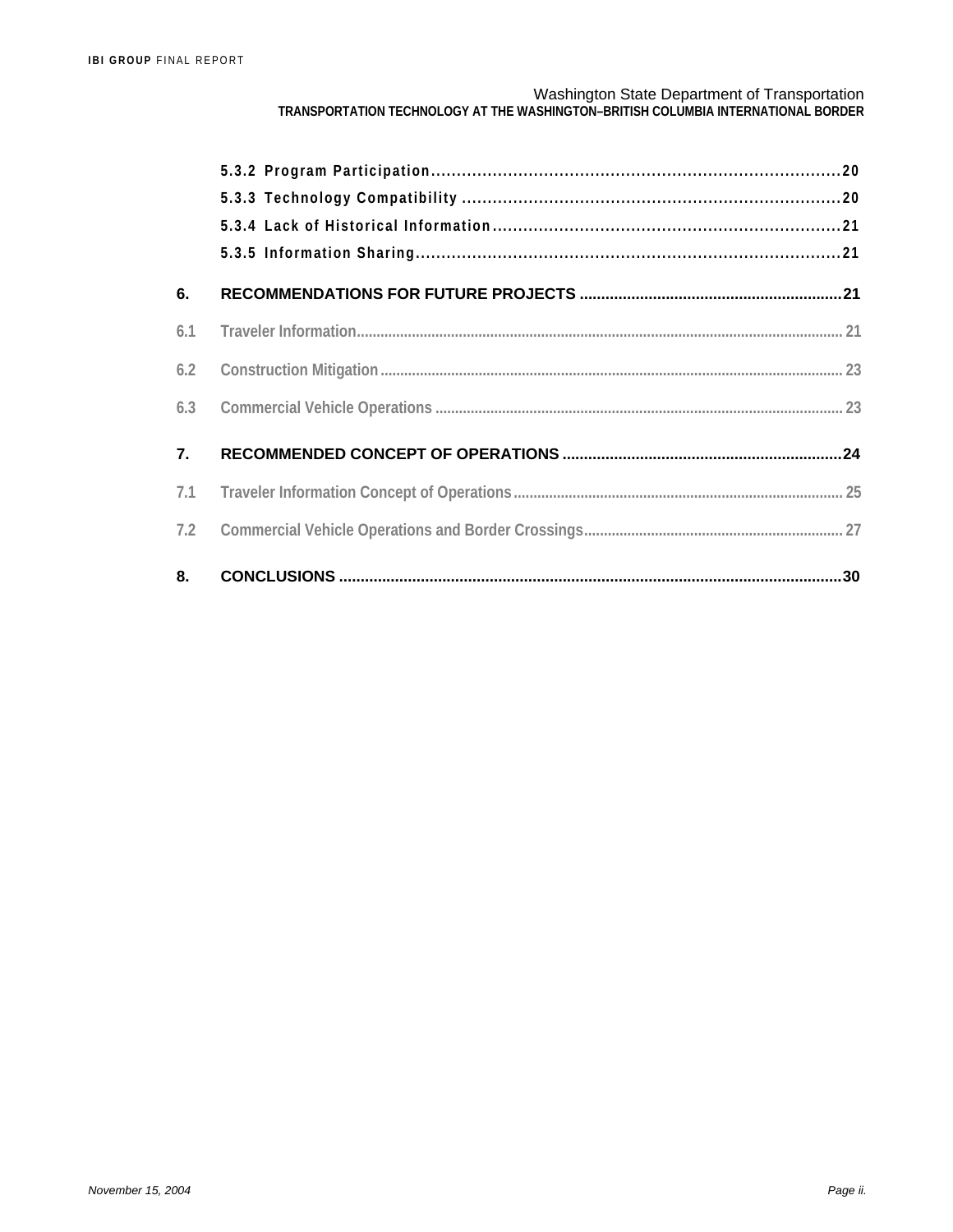## **1. INTRODUCTION**

The international land border between Washington and British Columbia is not based on a geological or natural feature but rather follows the imaginary line of the 49th parallel. But the border is a very real legal, jurisdictional, and physical boundary between the United States and Canada. The United States Department of Homeland Security, Bureau of Customs and Border Protection (CBP) and the Canada Border Services Agency (CBSA) are responsible for ensuring that only permitted persons and goods enter their respective countries. The inspection process requires cars and trucks to stop with the result being a secure border and a certain level of traffic congestion on the roadways approaching the border. The level of congestion varies with the intensity of the inspection process and the number of vehicles crossing the border. Addressing traffic congestion is generally the responsibility of transportation agencies and along this border. The primary responsibility rests with the Washington State Department of Transportation (WSDOT) and British Columbia Ministry of Transportation (MoT). The challenge for border inspection and transportation agencies is seeking cooperative ways to find the proper balance between security and traffic flow across the border. This report looks at how applications of transportation technology can be used to address this challenge.

The four international border crossings between Whatcom County, Washington and British Columbia are called the Cascade Gateway. The Gateway consists of the following four roadway crossings going from west to east:

- I-5 / BC Highway 99 (Peace Arch/Douglas – passenger vehicles only)
- Washington State Route (SR) 543 / BC Highway 15 (Pacific Highway – passenger vehicles and commercial vehicles)



**Exhibit 1-1: Cascade Gateway** 

• SR 539 / BC Highway 13 (Lynden/ Aldergrove – passenger vehicles and commercial vehicles)

• SR 9 / BC Highway 11 (Sumas/Huntingdon – passenger vehicles and commercial vehicles)

All of these crossing provide an easy connection to Interstate 5. I-5 is a High Priority Corridor on the National Highway System and is a key North American trade corridor extending from Canada to Mexico. The road connects the entire west coast and provided easy access to multiple ports including Seattle, Tacoma, Oakland and Los Angeles.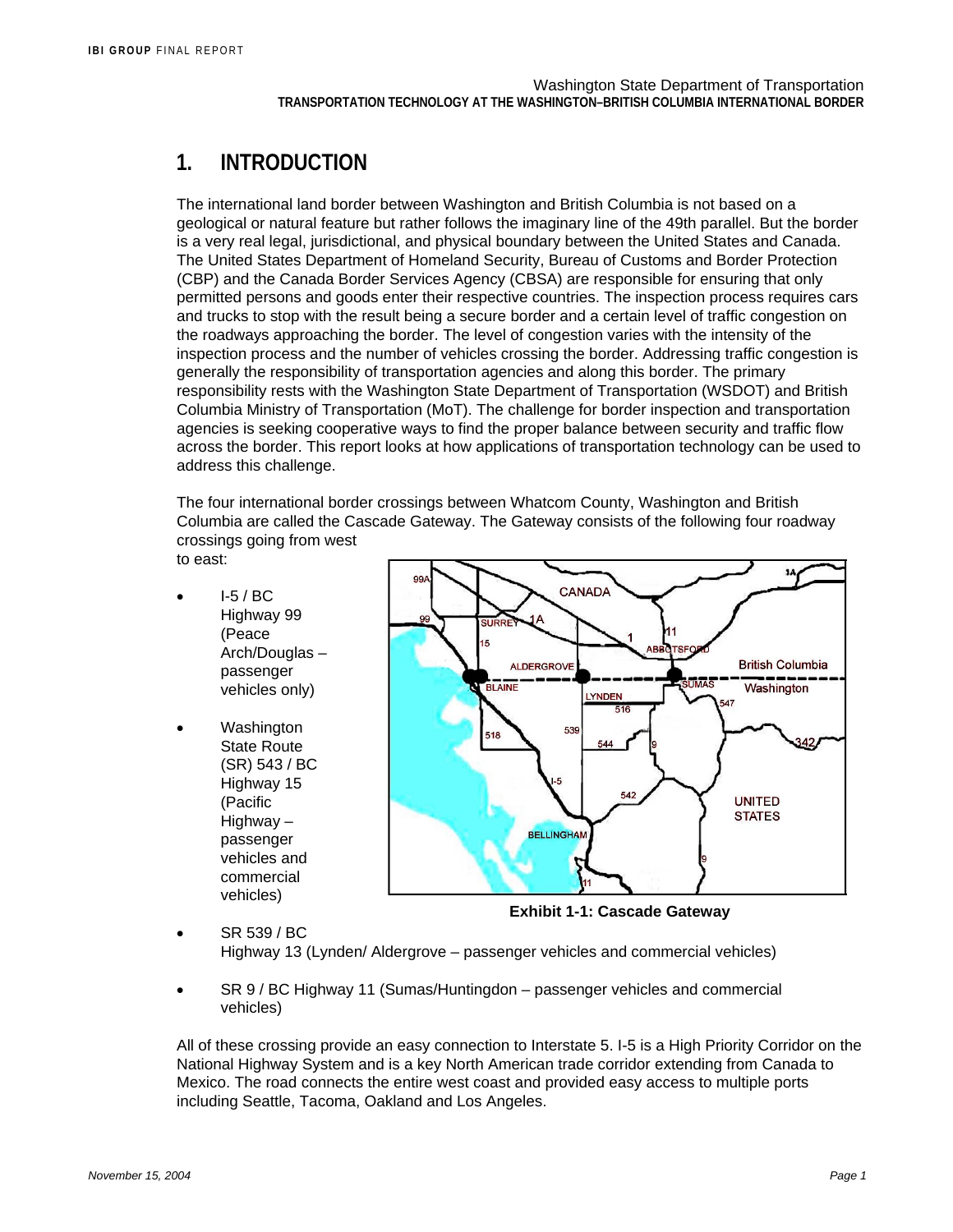The importance of these crossing is underscored by Canada's status as the United States' number one trading partner. Between 1994 and 2000, US trade with Canada increased from \$243 billion to \$406 billion, an average annual growth rate of 8.9 percent<sup>1</sup>. Enormous amounts of trade cross the border in the Pacific Northwest between Washington State and British Columbia. Two-way trade at the Pacific Highway border crossing was valued at more than \$35 million per day in 2000. Commercial truck traffic across the Washington State/British Columbia border also has been increasing since the implementation of the North American Free Trade Agreement (NAFTA)<sup>2</sup>. This growth in trade and commercial truck traffic has strained border crossing facilities and enforcement agencies. As a result, commercial vehicles are often delayed at the border, and long queues of trucks waiting to cross in either direction are a common sight. It has been estimated that \$40 million in operating costs are lost annually due to border crossing delays at just the Blaine crossing<sup>3</sup>. These delays have increased due to increased security concerns following the 9/11 attacks.

**Intelligent Transportation Systems** (ITS) are defined as the application of technology to improve transportation system efficiency, operations, and safety. WSDOT has put forth an extensive statewide effort to deploy ITS applications to address identified and appropriate critical regional and statewide transportation problems. Several of WSDOT's most prominent ITS projects have involved the use of ITS applications to address issues surrounding the movement of people, vehicles and goods across the international border between Washington State and British Columbia. BC MoT has a similar program in underway. Both WSDOT and BC MoT, in collaboration with federal, state, provincial, regional and local stakeholders on both sides of the border, have led and funded multiple ITS projects related to the secure and efficient movement of people and goods across the border. These projects include Commercial Vehicle Operations (CVO) initiatives and Advanced Traveler Information Systems (ATIS). CVO applies technologies to help enhance safety and simplify credentialing and tax administration, roadside enforcement, freight and fleet management, and vehicle operations. It also has applications to intermodal connections, such as at rail and seaports, and international border crossings. ATIS uses advanced data collection and processing to provide real-time information to travelers regarding travel times and road conditions.

This report is the result of a review and analysis of the technologies and systems deployed by transportation and border inspection agencies along the Cascade Gateway that affect highway vehicle border crossing traffic. The purpose of this project was to:

- Assess the benefits and issues of the existing border technology deployments.
- Determine their impacts on transportation movements.
- Identify potential opportunities for transportation agencies to work with border inspection agencies to use appropriate technology to address border congestion issues.

The remainder of this report is divided into the following sections:

- **The International Border and The Trade Flow**: An overview of the issues and challenges of the border environment and how freight is moved into and out of the country.
- **Public Agencies at the Border:** A review of the many different public agencies whose jurisdictions include the border.
- **Current Programs and Projects**: An inventory of transportation and border agency projects and programs that are ongoing or planned at the border.

l

<sup>1</sup> US Department of Transportation, Bureau of Transportation Statistics, *North American Trade and Travel Trends*, BTS02-07, Washington, D.C., 2001.

<sup>&</sup>lt;sup>2</sup> Whatcom Council of Governments, www.wcog.org, 2002.

<sup>3</sup> US Department of Transportation, Bureau of Transportation Statistics, *North American Trade and Travel Trends*, BTS02-07, Washington, D.C., 2001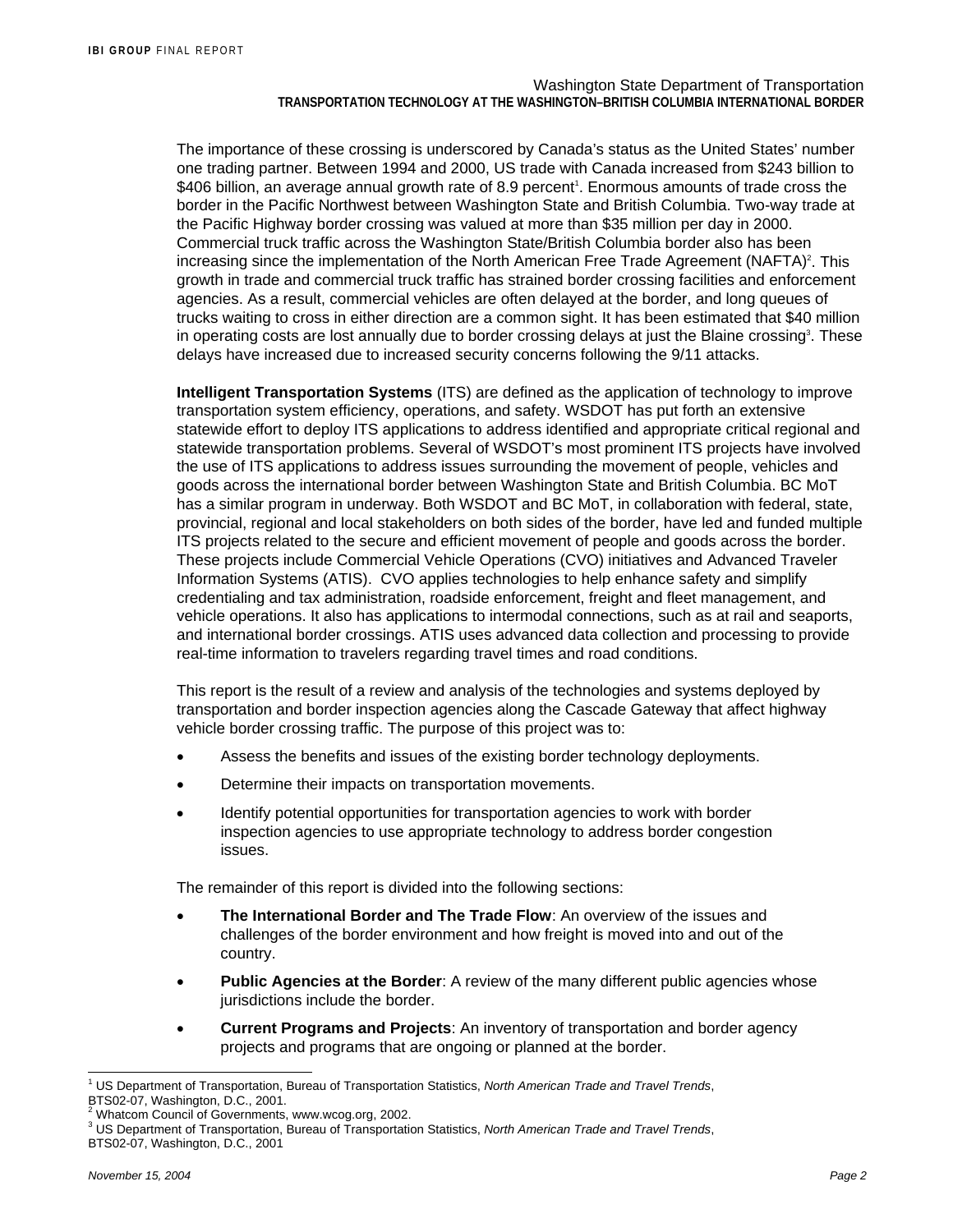- **Problem Analysis:** Considering the information in the previous sections, this section identifies "gaps" between the technical and operational requirements of WSDOT and the current and planned programs and projects.
- **Recommended Concept of Operations**: This section presents a recommended concept of operations for information sharing and coordination between entities at the border.
- **Recommendations for Future Projects**: Working within the constraints of the border environment, this section examines potential project and program recommendations to address the problems identified in the previous sections and implement the recommended Concept of Operations, paying particular attention to the merit of expanding existing deployments.

## **2. THE INTERNATIONAL BORDER AND TRADE FLOW**

## **2.1 Vehicle Movement Across the Border**

Vehicle movement across the border is generally divided into passenger car and commercial vehicle movements. For passenger cars, the border inspectors verify the ability of drivers and passengers to enter the country and the appropriateness of the goods that they are carrying. Generally, the goods carried in passenger cars are for the occupants of the vehicle and not being carried for a third party.

The movement of goods between countries adds additional complexity to truck movements across the border. The following Exhibit 2-1 presents a simplified overview of the process. This diagram provides some context on the environment in which transportation and border agencies must work together.

Starting in the upper left hand corner, the shipper has the need to move cargo across the border. The shipper prepares required documentation for the movement of the cargo. This primarily done electronically through a number of automated systems provided by both countries. The shipper engages a carrier (internal or for hire) who provides a suitable vehicle to carry the cargo and a driver for the vehicle. The driver, vehicle and cargo arrive at the border crossing for inspection by the border agency personnel. The



**Exhibit 2-1: The Trade Flow** 

border agency staffs have access to systems that contain the electronic documentation filed by the shipper. The custom inspector ensures that the driver, vehicle, and the cargo have the proper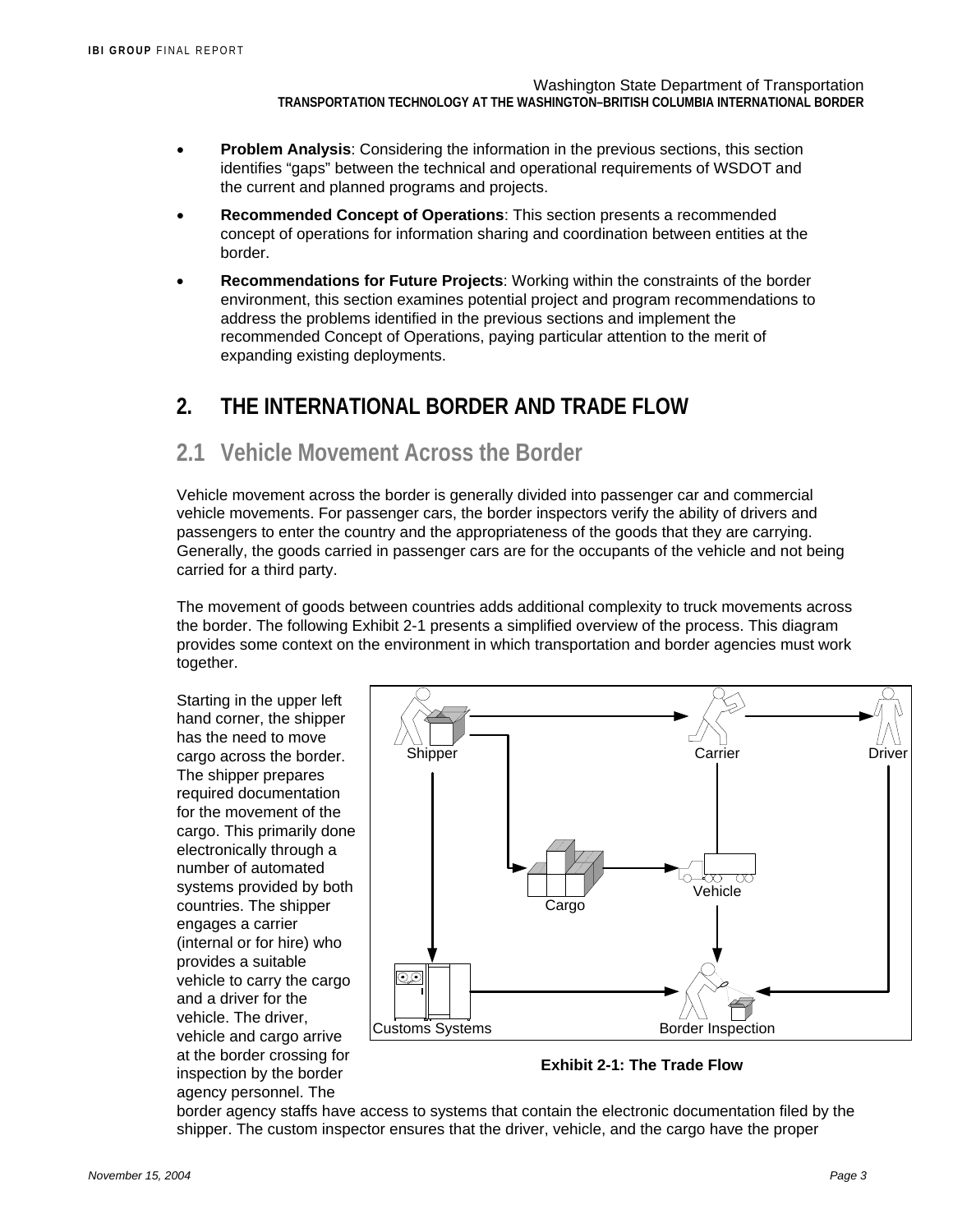credentials to allow for their entry into the country. Both border agencies have implemented a wide range of programs and systems that allow for the electronic filing of most documentation, assess the risk of each movement, and provide inspectors at the border with access to this information. Additional details on these programs are provided later in the report.



The increasing amount of trade between the US and Canada has strained the existing processing and inspection infrastructure along the Cascade Gateway. In response, the Pacific Highway Port of Entry in Blaine was completely redesigned in the late 1990s. Construction of four new facilities, including an Automobile and Bus Processing Building, Cargo Building, Warehouse, and Parking Facility was completed. Expanded border inspection facilities on both sides of the border are planned for construction over

the next few years. A southbound truck staging area off of Highway 11 is currently under construction. The staging area will provide parking for commercial vehicles and redirect commercial traffic away from passenger traffic heading south. More information on planned capital improvements is provided in Section 3.

# **2.2 Cascade Gateway Travel Data**

The regular sight of long queues of vehicles at the border crossings has increased the need for the monitoring and analysis of border crossing travel data. The Whatcom Council of Governments (WCOG) as the Metropolitan Planning Organization (MPO) for Whatcom County has compiled automobile and truck cross-border volume data collected by CBP and Statistics Canada for the years 1992 – 2002. The data for that period indicate that passenger vehicle volumes have actually decreased in both directions at all of the Cascade Gateway crossings. Interestingly, at the beginning of the period, the number of southbound passenger vehicles using the Peace Arch/Douglas crossing versus Pacific Highway was substantially higher in the year 1992 (approximately 3.4 million versus 2 million) than in 2002 (1.23 million versus 1.18 million). A similar trend was seen with northbound passenger vehicle volumes.

For commercial vehicles, however, significant growth has been seen. Pacific Highway southbound truck volumes have increased 32% from 1992 – 2002, and 51% in the northbound direction. At the Sumas/Huntingdon and Lynden/Aldergrove crossings, truck volumes have more than doubled during this period in both directions.

In 2001, WCOG commissioned a Cross Border Trade and Travel Study, which analyzed data collected during intercept surveys to address a number of questions about travel patterns across the border. One of the topics considered was the potential for traffic to be diverted to another crossing. Survey participants were asked why they chose to use a particular crossing. Approximately 90% of respondents stated that they chose the crossing based on fastest/most direct route. Only about 5% chose their route based upon trying to avoid congestion.

Like drivers of passenger vehicles, truck drivers overwhelmingly report that they choose their crossing because it is the fastest, most direct route. However, a significant percentage chooses a crossing because of the crossing location of their customs broker. Once paperwork is forwarded to the customs broker, the truck driver does not have the option of using another crossing.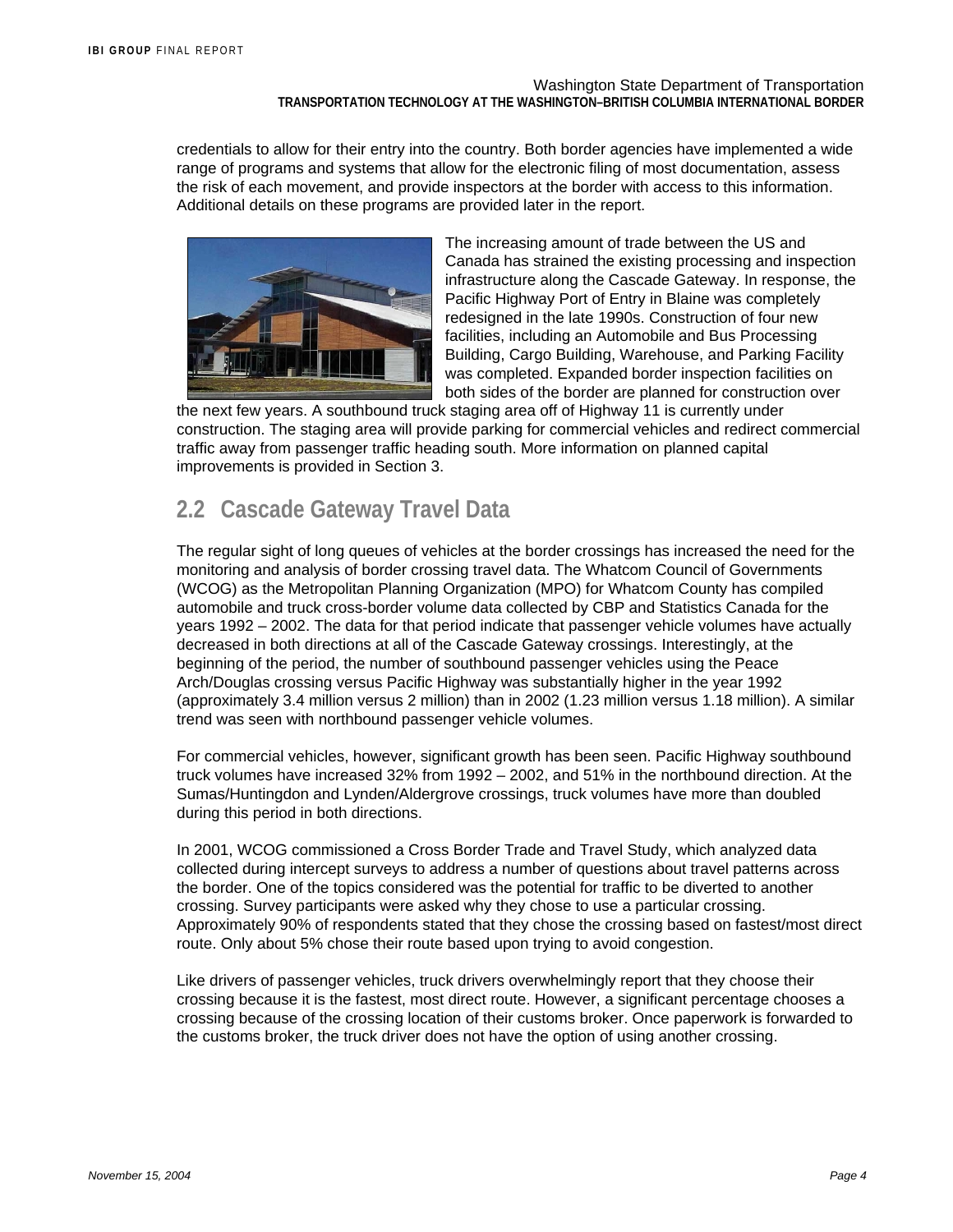# **3. PUBLIC AGENCIES AT THE BORDER**

The jurisdictions and missions of many public agencies overlap at the border crossings. This section provides an overview of the responsibilities and organization of the key border security and transportation agencies.

#### **3.1.1 BORDER AGENCIES**

In 2001, Canada and the US signed the Smart Border Declaration, which created an action plan for relieving congestion at key border crossings by investing reciprocally in border infrastructure and identifying technological solutions to speed movement across the border.

The **US Bureau of Customs and Border Protection (CBP)**, under the Department of Homeland Security, is the border security agency for the United States. CBP became an official agency of the Department of Homeland Security on March 1, 2003, combining employees from the Department of Agriculture, the Immigration and Naturalization Service, the Border Patrol and the US Customs Service. CBP's primary mission is to serve as the guardian of America's borders to ensure only allowable persons and goods entry the country.

On December 12, 2003, the Canada Customs and Revenue Agency (CCRA) became the Canada Revenue Agency (CRA). The customs program is now part of the new **Canada Border Services Agency (CBSA)**. The CBSA brings together all the major players involved in facilitating legitimate cross-border traffic and supporting economic development while stopping people and goods that pose a potential risk to Canada. It integrates several key functions previously spread among three organizations: the Customs program from the Canada Customs and Revenue Agency, the Intelligence, Interdiction and Enforcement program from Citizenship and Immigration Canada, and the Import Inspection at Ports of Entry program from the Canadian Food Inspection Agency<sup>4</sup>.

The work of the CBSA includes:

- Processing commercial goods, travelers, and conveyances, and identifying and interdicting high-risk individuals and goods.
- Conducting secondary inspections of food and agricultural products imported by travelers at airports.
- Conducting intelligence, such as screening visitors and immigrants and working with law enforcement agencies to maintain border integrity and ensure national security.
- Engaging in enforcement activities, including investigations, detentions, hearings, and removals.
- Supporting free trade negotiations.
- Conducting compliance audit reviews and dumping and subsidy investigations.

Both national and local border agency staffs actively work with border area stakeholders to develop and implement strategies, programs and projects to improve the flow of persons and goods across the border.

#### **3.1.2 TRANSPORTATION AGENCIES**

The **Washington State Department of Transportation (WSDOT)** is responsible for operating and maintaining state routes and interstates in Washington. WSDOT plans, designs, and constructs

l

<sup>4</sup> Source: *About the CBSA*, http://www.cbsa-asfc.gc.ca/agency/menu-e.html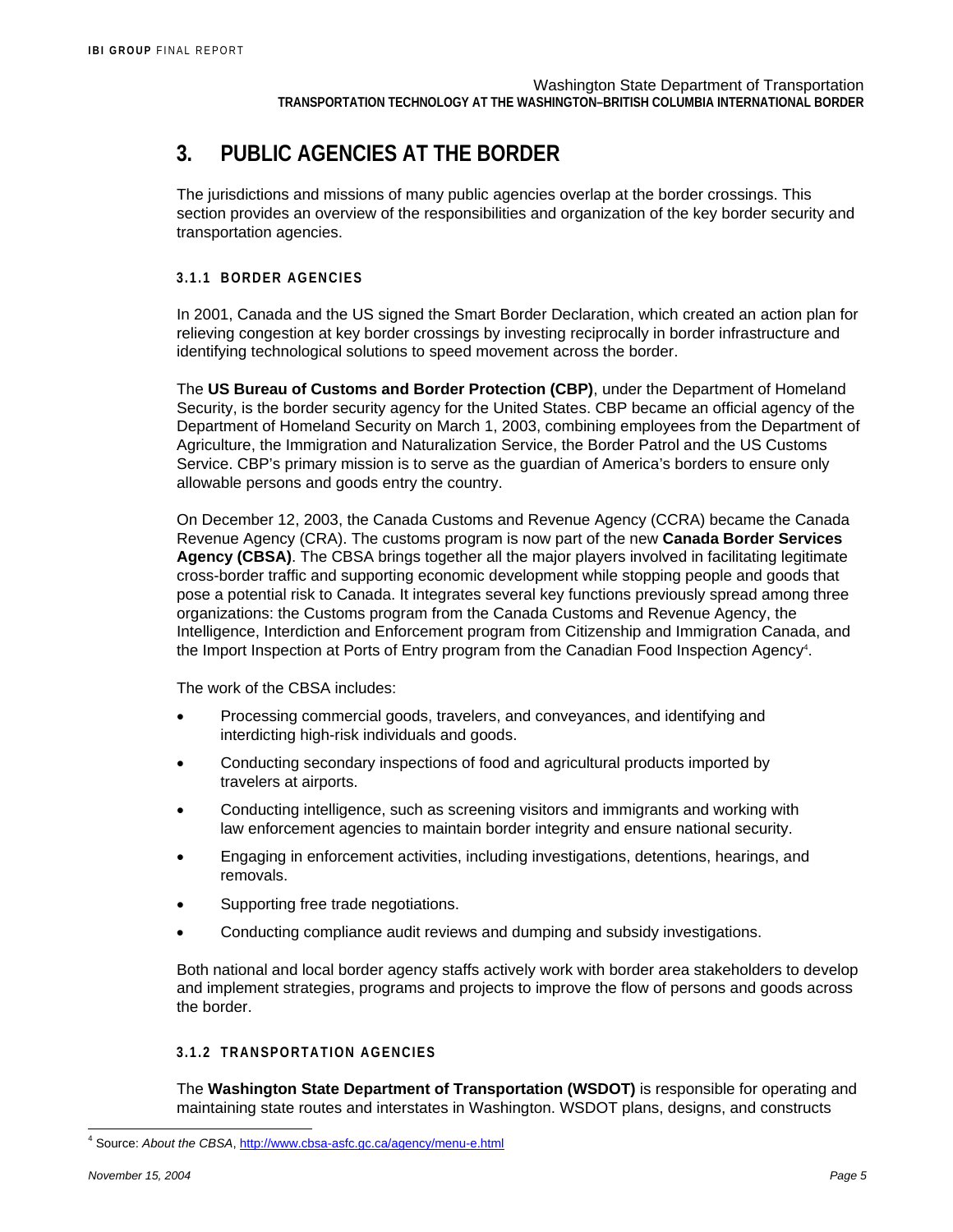physical improvements to the highways that approach the border on the US side. WSDOT leads or is involved in most ITS projects and programs deployed in the state. WSDOT has led Washington's involvement in the Commercial Vehicle Operations programs and the deployment of a statewide traveler information system that includes information on conditions at the border. WSDOT also operates a Traffic Management Center in Bellingham, which enables monitoring and control of traffic surveillance cameras and traveler information systems at the border.

The **United States Department of Transportation (US DOT)** is the national transportation agency for the US, covering all modes of transportation. The mission of the Department is to: "Serve the United States by ensuring a fast, safe, efficient, accessible and convenient transportation system that meets our vital national interests and enhances the quality of life of the American people, today and into the future". Some of the administrations under the US DOT include the Federal Highway Administration (FHWA), and the Federal Motor Carrier Safety Administration (FMCSA). FHWA has several programs focusing on improving the highway infrastructure at the border and on the corridors approaching the border. FMCSA has jurisdiction over interstate motor carrier safety. They are working actively with individual states and Canada to improve electronic exchange of information.

The **British Columbia Ministry of Transportation (MoT)** is the provincial transportation agency for British Columbia. BC MoT is responsible for creating an integrated provincial transportation plan, maintaining and improving the highway system, and attracting and managing private sector investments in the transportation network. BC MoT, like WSDOT, is responsible for the planning, design and construction of infrastructure improvements on the highways approaching the border in Canada. BC MoT and WSDOT have collaborated on multiple projects involving the Cascade Gateway border crossings for both ITS and infrastructure improvements. Most recently, BC MoT began operation of the southbound border crossing ATIS, which provides real-time border wait times.

**Transport Canada** is the Canadian national transportation agency. Transport Canada sets policies, regulations and standards to protect the safety, security and efficiency of Canada's rail, marine, road and air transportation systems, including the transportation of dangerous goods and sustainable development. Transport Canada also manages and participates in projects and programs that are intended to improve border crossing movements.

#### **3.1.3 CROSS-BORDER WORKING GROUPS**

Stakeholders on both sides of the border have developed forums for bi-national consorting between transportation and border agencies, as well as other agencies whose jurisdiction includes an international border. These groups generally act to provide cross-border coordination of transportation and security projects, as well as to facilitate information sharing and improved communication between various agencies and their peers on the other side of the border.

**The International Mobility and Trade Corridor (IMTC) Project** is a US - Canadian coalition of businesses and government entities formed to jointly identify and pursue improvements to crossborder mobility in the Cascade Gateway.

IMTC initially came together in 1997 in response to growing cross-border congestion, increases in NAFTA trade volumes, and emerging national-level programs and policies aimed at improving cross-border mobility. Examples of such initiatives include the US Department of Transportation's Coordinated Border Infrastructure Program, the Shared Border Accord, and regional cross-border planning efforts by the US General Services Administration.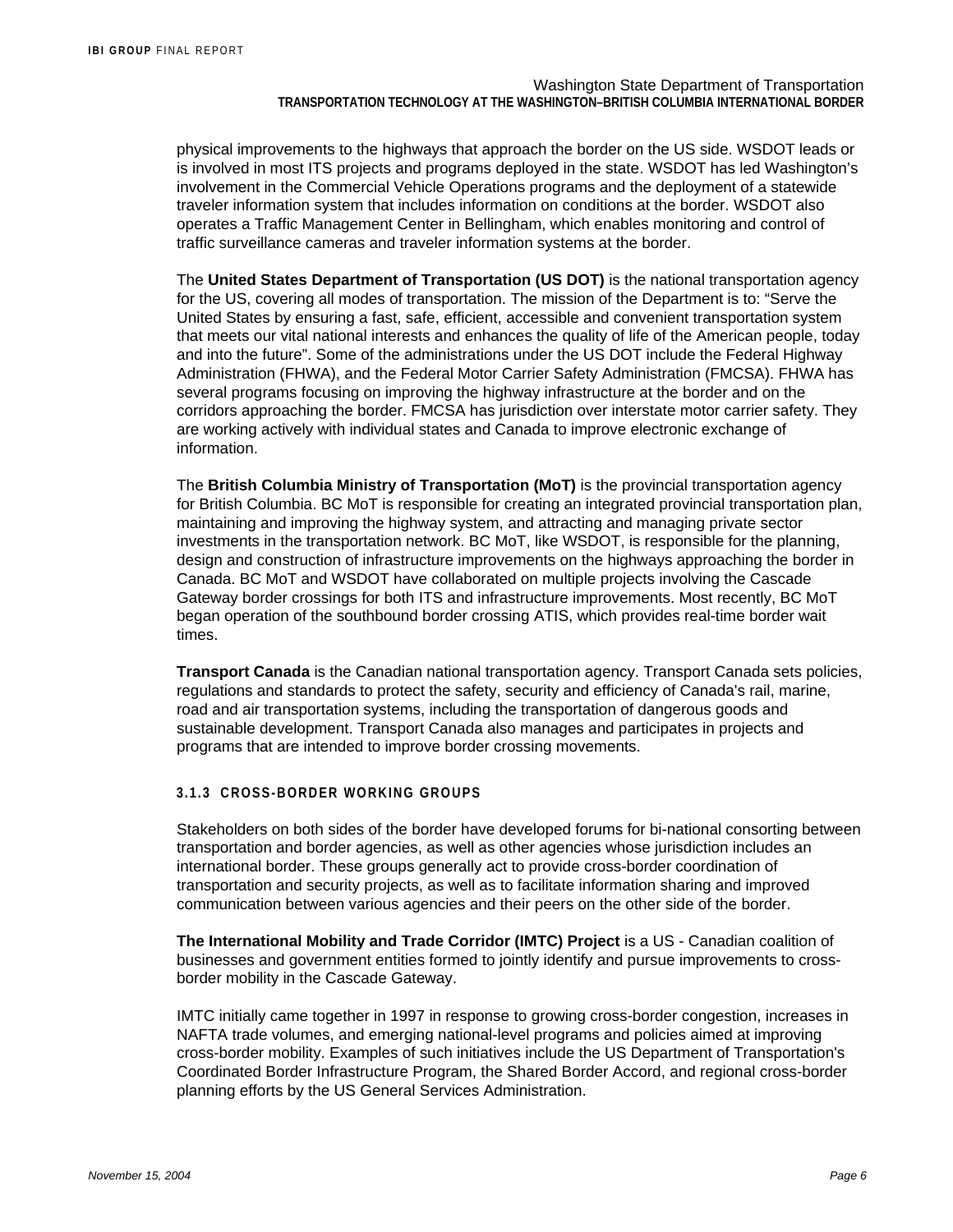The shared goal is to better facilitate trade, transportation, and tourism with innovative improvements to infrastructure, operations, and technology. Over fifty public and private organizations from the US and Canada participate in the IMTC project. To effectively solicit funding for cross-border mobility improvements, IMTC serves as a forum through which regional projects are identified, prioritized, and then proposed for funding. Whatcom Council of Governments, under the guidance of the IMTC forum, submits annual funding applications to US DOT, WSDOT, and other funding sources.

In January 2002, Transport Canada and the US Department of Transportation hosted the inaugural meeting of the **Transportation Border Working Group (TBWG)**. The TBWG has the support of all nineteen border states and provinces and is mandated to meet semi-annually. The TBWG membership includes officials from CBSA and CBP. The TBWG aims to enhance communication and coordination on border transportation issues and build on the work of bi-national transportation planning mechanisms. Most significantly, it provides a vehicle for advancing border transportation initiatives of common interest, consistent with the broader Canada - US border management agenda.

**The Canadian/American Border Trade Alliance** is a broad based, grassroots bi-national organization comprised of businesses, private and public sector organizations, and individuals involved in US/Canadian trade, transportation and tourism. Membership is open to all Canadian and US private and public entities and individuals involved in US/Canadian border trade, border issues and border operations. Private and public sector participants presently include industrial shippers, customs brokerage firms, bridge and tunnel operators, motor carriers, railroad companies, economic development and trade corridor organizations, universities, chambers of commerce, banks and governments.

#### **3.1.4 A DIFFERENCE IN MISSIONS**

The cross-border working groups provide an important forum for cooperation between transportation agencies and border inspection agencies. But one must recognize that the missions of these two types of agencies are profoundly different. As an example, listed below are mission statements for WSDOT and the US CBP.

| <b>WSDOT Mission</b>                                                                                                                                                                                     | <b>US CBP Mission</b>                                                                                                                                                                                                                                                                       |
|----------------------------------------------------------------------------------------------------------------------------------------------------------------------------------------------------------|---------------------------------------------------------------------------------------------------------------------------------------------------------------------------------------------------------------------------------------------------------------------------------------------|
| Our mission is to keep people and business<br>moving by operating and improving the state's<br>transportation systems vital to our taxpayers and<br>communities. These are our management<br>principles: | We are the guardians of America's Borders.<br>We are America's frontline.<br>We safeguard the American homeland at and<br>beyond our borders.<br>We protect the American public against                                                                                                     |
| Leadership<br>Delivery and Accountability<br><b>Business Practices</b><br>Safety<br><b>Environmental Responsibility</b><br>$\bullet$<br><b>Excellence and Integrity</b><br>Communications                | terrorists and the instruments of terror.<br>We steadfastly enforce the laws of the United<br>States while fostering our Nation's economic<br>security through lawful international trade and<br>travel.<br>We serve the American public with vigilance,<br>integrity, and professionalism. |

While both agencies strive to provide the best service to the public, their individual missions are very different. At the core, the security and integrity of the international border falls under the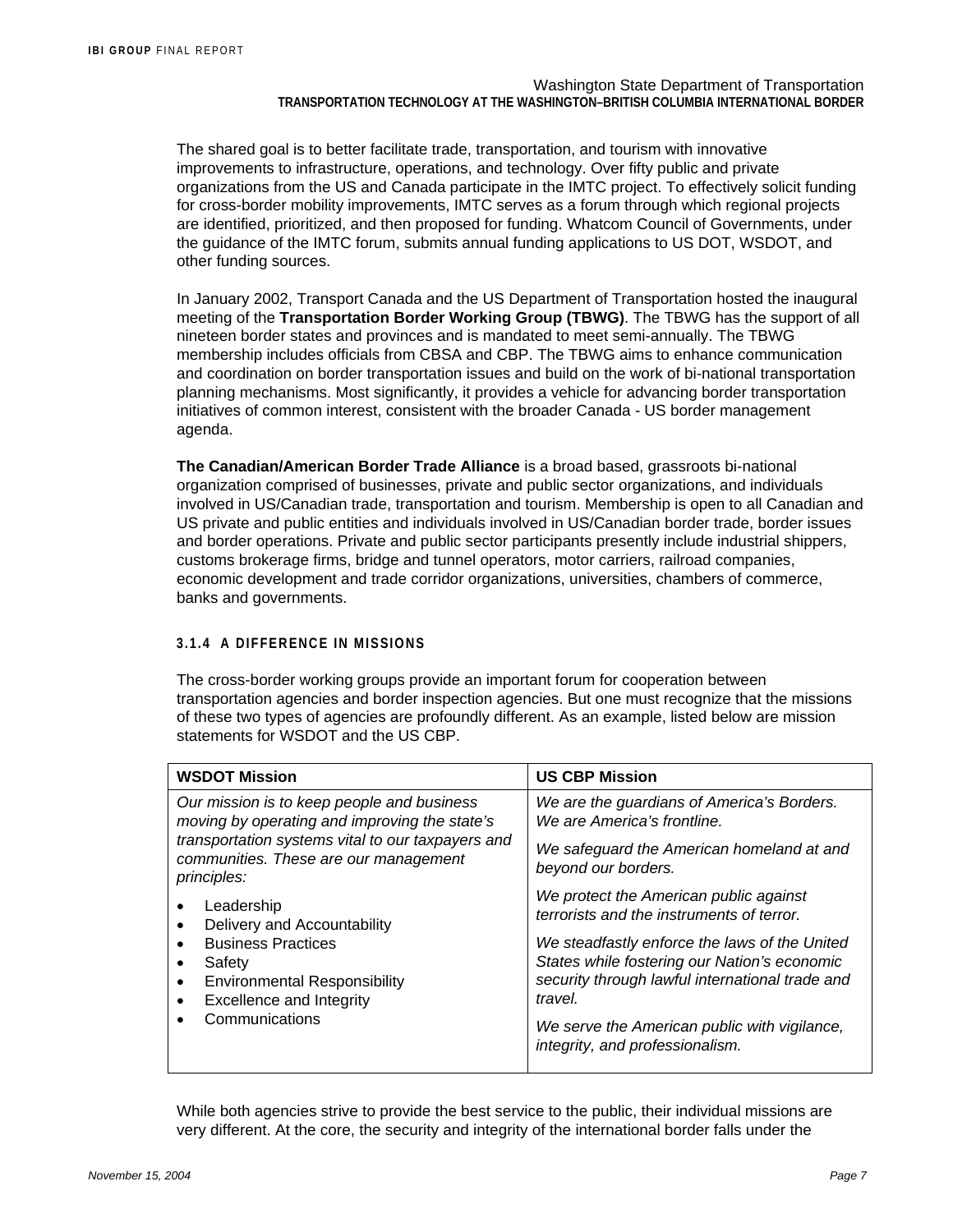responsibility and ownership of the border agencies. The border agencies are focused on ensuring the security of border movements while improving efficiency of the border inspection process. They concentrate on each individual crossing and its related characteristics at the entry points to the country. Their electronic systems and processes must serve an international community. The transportation agencies are responsible for traffic flows and safety across the entire transportation system and tend to take an aggregated view of vehicles and movements. Therefore, transportation agencies such as WSDOT must look at how their transportation technology projects can "fit" into the border environment as defined by the border inspection agencies, recognizing that the agencies' differing missions will result in different priorities.

## **4. CURRENT PROGRAMS AND PROJECTS**

This section presents a summary of the projects and programs underway that impact vehicle movements across the border. These projects include capital improvements and technology projects, as well as the screening and tracking systems used by US and Canadian border inspection agencies.

## **4.1 Capital Improvements**

A number of major construction projects are planned along the Cascade Gateway over the next ten years. WSDOT has roadway-widening projects planned on state highways approaching the border, including SR 9, SR 543, and SR 539. The SR 543 project, which is the northbound link to the major commercial vehicle crossing at Pacific Highway, includes the provision of a dedicated lane for lowrisk commercial vehicles that are enrolled in the joint US-Canada Free and Secure Trade (FAST) program. This will allow lower risk movements to bypass the normal truck queue and reduce their wait time at the border. Additional details on the FAST program are provided later in this section.

At the I-5 interchanges in Blaine (Exits 274 and 276), WSDOT, City of Blaine, and FHWA are jointly developing a City of Blaine I-5 Interchange Access Point Decision Report. This effort will analyze the potential impact of the US Peace Arch facility expansion adjacent to the northern interchange (Exit 276). The report will also look at the existing partial southern interchange (Exit 274) and consider approaches to making this a full interchange for improved access. Both interchange revisions consider how impacts at the border may affect future access to the City of Blaine.

On the Canadian side of the border, the following capitol projects are planned:

- BC MoT is widening BC Highway 15 at the Pacific Highway Crossing and adding a southbound lane which will be specifically designated for low-risk commercial vehicles that are enrolled in the joint US-Canada Free and Secure Trade (FAST) program.
- Dedicated NEXUS lanes will be added to BC Highway 15 (Pacific Highway) and Highway 99 (Peace Arch/Douglas). (The NEXUS program provided allows pre-cleared, frequent travelers with an electronic identification card to speed their passage across the border. More information on the NEXUS program is provided later in this section.)
- Improvements will be made to Highway 11 (Sumas/Huntingdon).
- Widening of 8th Avenue (east-west road between Highway 99 and Highway 15).

The US has recently completed the construction of a new border inspection station at Pacific Highway (SR 543) to better process southbound traffic with an emphasis on commercial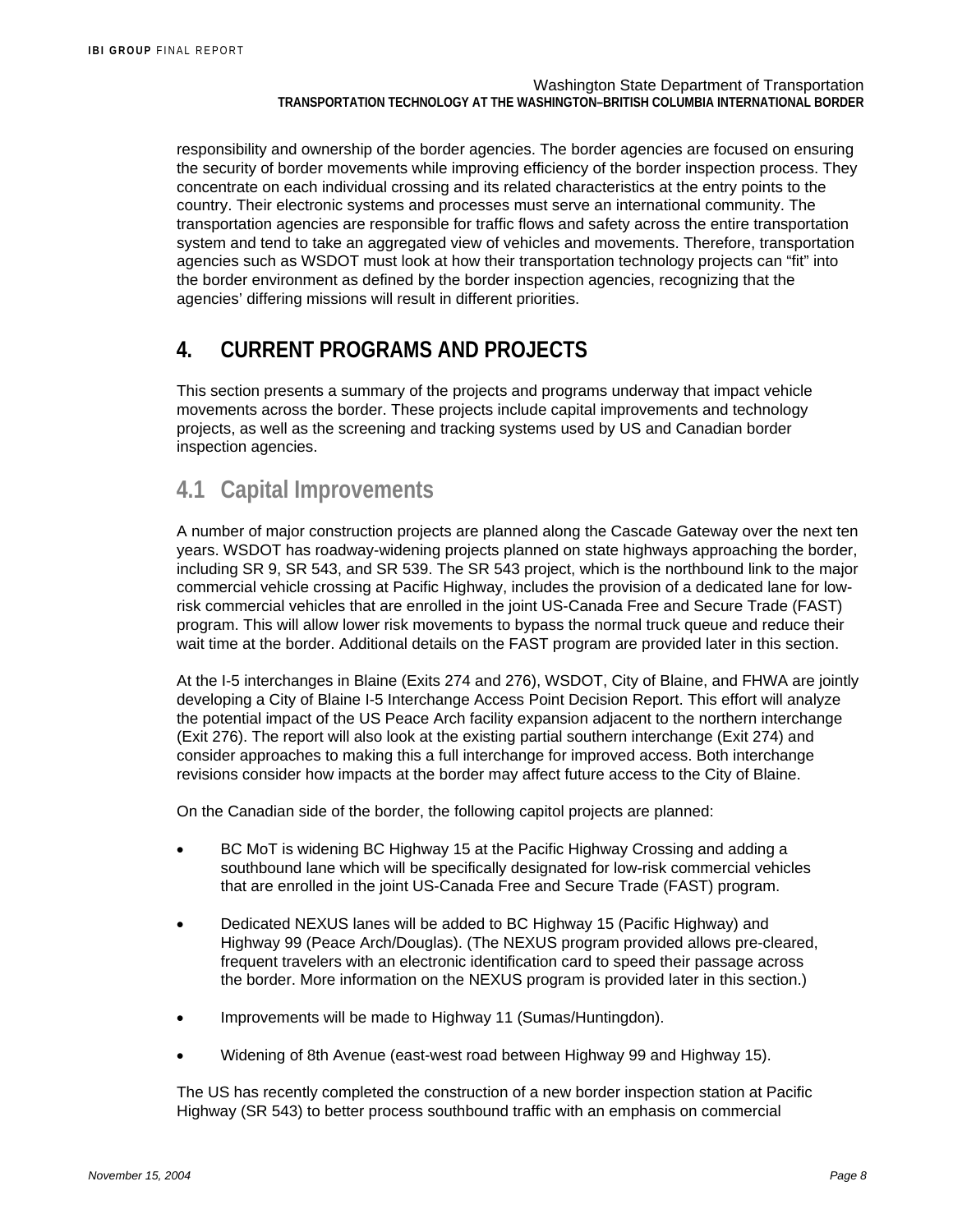movements. Both the US and Canada are planning improvements at the Peace Arch/Douglas crossing. Canada is planning a new facility at the Lynden/Aldergrove crossing on Highway 13.

## **4.2 Advanced Traveler Information Systems**

A major traveler information initiative recently completed is the deployment of a southbound cross-

border Advanced Traveler Information System (ATIS) by British Columbia Ministry of Transportation (see Exhibit 4-1). Using a linked set of vehicle detectors before and after the US border inspection station, the system determines average wait times at both the Peace Arch/Douglas and Pacific Highway border crossings. The information is displayed on a web site and is available over an interactive voice response telephone system. The web site provides a link to images captured by closed-circuit cameras. The wait times are posted on dynamic message signs (DMS). The signs allow motorists to choose between the two border crossings based on relative wait times.

WSDOT is coordinating with BC MoT for the deployment of a parallel system for northbound travelers. Message signs and cameras have been deployed in the northbound direction along I-5. Congestion and wait time information will be based upon roadway detector information.



**Exhibit 4-1: British Columbia ATIS Map** 

The WSDOT web site is regularly expanding to include more information related to the border, including bringing more traffic cameras online and providing a traffic conditions map of I-5 through Bellingham (Exhibit 4-2).



**Exhibit 4-2: WSDOT Border Cameras and Bellingham Traffic Map**

Additional statewide traveler information is found on the WSDOT website and available through the new, voice interactive, 511 traveler information phone system.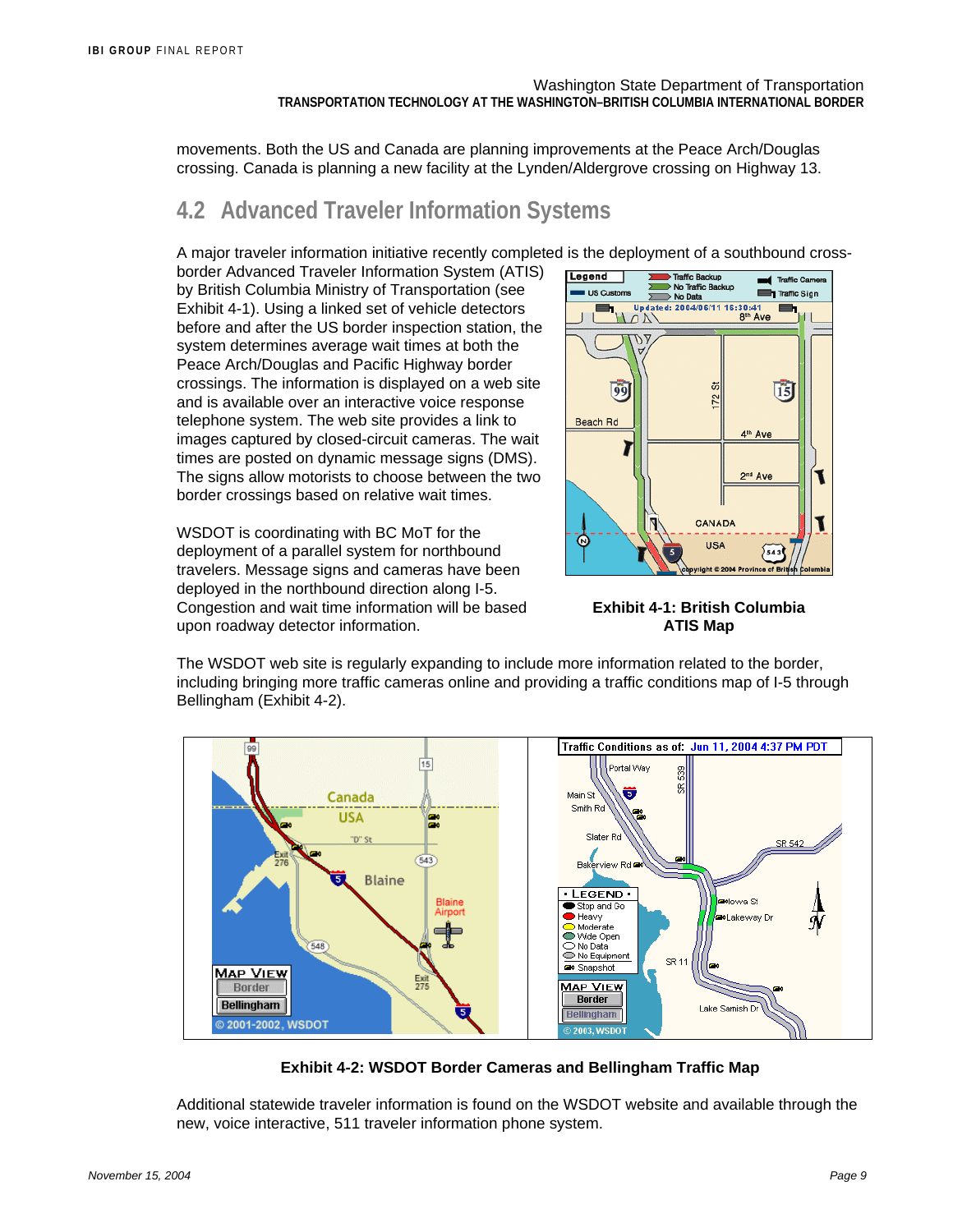# **4.3 Bi-National / Regional Travel Demand Model**

The Whatcom Council of Governments is developing a cross-border transportation demand model that will be able to estimate the demand for the movement of people or goods by mode and time period. The information generated will be used to assess policy initiatives and support economic analysis of infrastructure alternatives and infrastructure design. This model will be the first of its kind in North America to be capable of cross-border, bi-national modeling, and will also server as a regional transportation demand forecasting tool for Whatcom County.

# **4.4 Commercial Vehicle Operations**

The following are projects and programs that influence Commercial Vehicle Operations (CVO) managed by transport agencies in Washington and British Columbia that have implications for moving cargo across the international border.

#### **Commercial Vehicle Information Systems**

**and Networks (CVISN)**: On a statewide basis, WSDOT is participating in a US Department of Transportation, Federal Motor Carrier Safety Administration (FMCSA) program called CVISN. "CVISN refers to the collection of information systems and communications networks that support CVO. These include information systems owned and operated by governments, motor carriers, and other stakeholders. FMCSA's CVISN program is not trying to create

#### *FOR MORE INFORMATION*

CVISN Program Web Site http://www.jhuapl.edu/cvisn/

WSDOT CVISN Program Web Site http://cvisn.wsdot.wa.gov/default.cfm

Federal Motor Carrier Safety Administration Web Site http://www.fmcsa.dot.gov

a new information system, but rather to create a way for existing and newly designed systems to exchange information through the use of standards and available communications infrastructure. The CVISN program provides a framework or "architecture" that will enable government agencies, the motor carrier industry, and other parties engaged in CVO safety assurance and regulation to exchange information and conduct business transactions electronically. The goal of the CVISN program is to improve the safety and efficiency of commercial vehicle operations".5

The development of CVISN in Washington is a cooperative effort among the following organizations<sup>6</sup>:

- Washington State Patrol
- Washington State Department of Licensing
- Washington State Department of Transportation
- Federal Motor Carrier Safety Administration

WSDOT is implementing CVISN to enhance safety for drivers and trucks and to improve the operating efficiencies for both government agencies and motor carriers. The latest information on CVISN can be found at the WSDOT CVISN web site: http://cvisn.wsdot.wa.gov.

One aspect of this program is the sharing of regulatory, licensing, permitting, and safety information among the different state and federal agencies involved in the regulation of commercial vehicles. WSDOT has opened their system for the electronic exchange of this information with commercial vehicle regulatory authorities in British Columbia.

l <sup>5</sup> Kim E. Richeson, Introductory Guide to CVISN (POR-99-7186) Preliminary Version P.2, February 2000 WSDOT CVISN web site: http://cvisn.wsdot.wa.gov/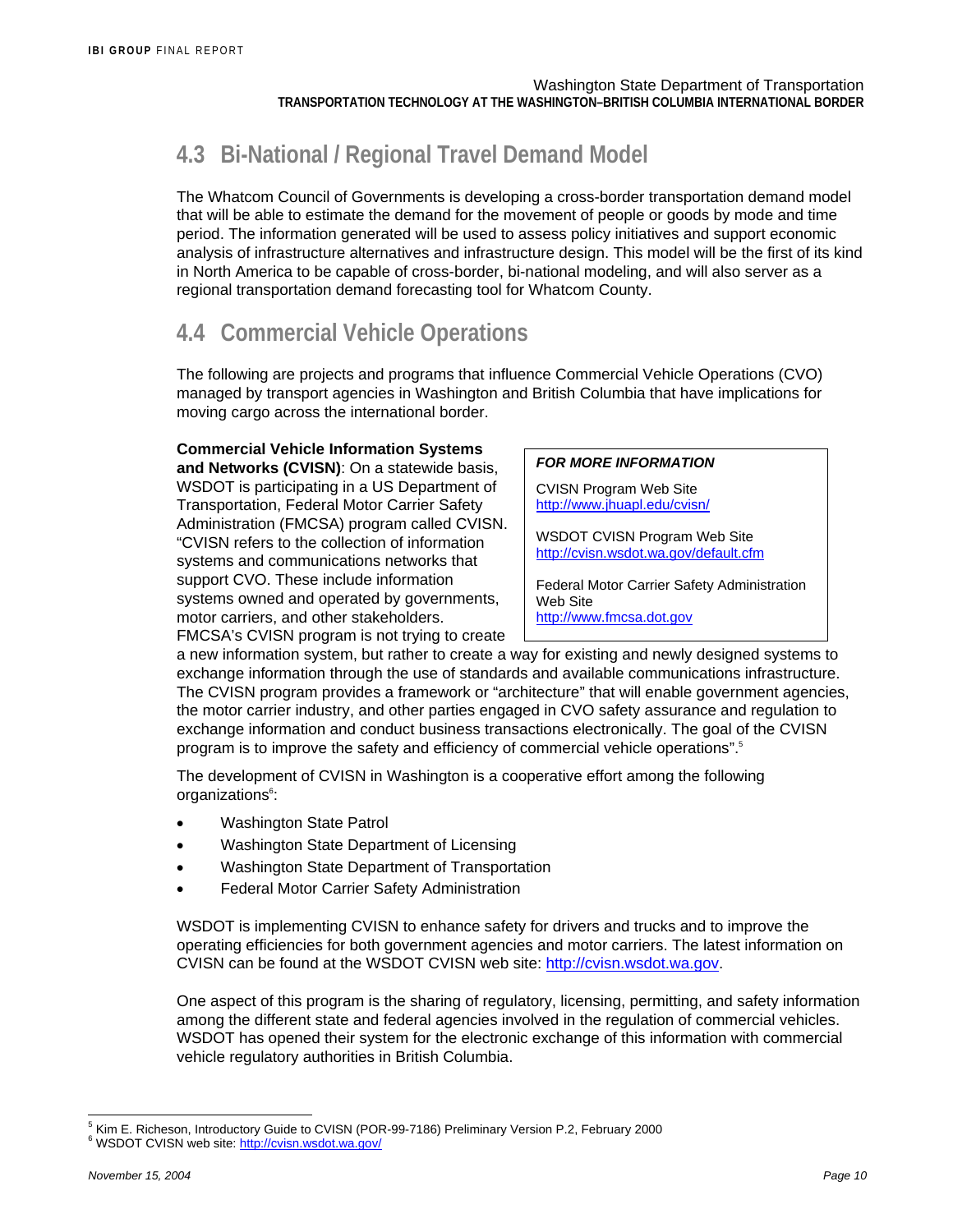Another aspect of the program allows participating trucks with proper credentials and the correct weight to by-pass weigh stations. Automatic Vehicle Identification (AVI) transponders are used to identify trucks and provide a key to a roadside database to check credentials, while Weigh-In-Motion (WIM) sensors measure the weight of the truck. The transponders use Dedicated Short Range Communications (DSRC) to transmit information to readers at the roadside. DSRC is a short to medium range communications service that supports roadside-to-vehicle and vehicle-to-vehicle communication environments. DSRC provides very high data transfer rates in circumstances where minimizing latency in the communication link and isolating relatively small communication zones are important. In other words, DSRC can be used to quickly transmit information from a transponder on a moving vehicle to a roadside reader.

The data on commercial vehicle movements as they pass these weigh stations is transmitted to the CVISN database and is available to other users in near-real time. Thus, the deployment of transponder readers along I-5 and other locations provides a means to monitor the movement of commercial vehicles.

In addition, WSDOT has shared the weigh station bypass software with BC MoT to further enhance the sharing of information between the transportation agencies. BC MoT has deployed and is expanding the use of this electronic weigh station bypass program.

The electronic sharing of state and provincial commercial vehicle regulatory and safety information impacts cross border traffic by reducing the number of times that a truck could be required to stop at a weigh station or be subject for inspection by regulatory authorities in both Washington and British Columbia. While this program does not directly facilitate the faster movement of traffic at the border, it can reduce the overall trip time for participating commercial vehicles by reducing the need for vehicles to stop at weigh stations in Washington or British Columbia.

# **4.5 Border Agency Programs and Projects**

There are a number of significant border processing initiatives underway by both the US CBP and Canadian CBSA to facilitate the safe, efficient movement of goods and people across the border. The key programs that have a potential impact on highway transportation movements are briefly described in the remainder of this subsection.

#### **4.5.1 PROGRAMS IN THE UNITED STATES**

CBP has and is implementing a wide range of systems and programs to improve border crossing efficiencies and security. The existing **Automated Commercial System (ACS)** is a suite of electronic computer systems that allows CBP to track, control, and process commercial goods imported into the United States. The suite includes an Automated Broker Interface (ABI) that provides for the electronic filing of required documentation by importers and brokers. Currently, over 98% of all entries are filed through ABI and of those over 70% are paperless. The Automated Manifest System provides for the electronic filing of manifests and is also used to notify CBP when an in-bond shipment has left the country. CBP uses the Automated Targeting System and Border Cargo Selectivity to conduct risk assessments of shipments before they reach the border using the information electronically filed in the ACS and from other sources. The Border Release Advanced Screening and Selectivity (BRASS) system tracks and releases highly repetitive shipments at land border locations. A CBP inspector scans a bar code into a personal computer, verifies that the bar code matches the invoice data, enters the quantity, and releases the cargo. The cargo release data is transmitted to ACS, which establishes an entry and the requirement for an entry summary, and provides ABI participants with release information. This and other programs allow for the rapid processing of repetitive and lower risk shipments.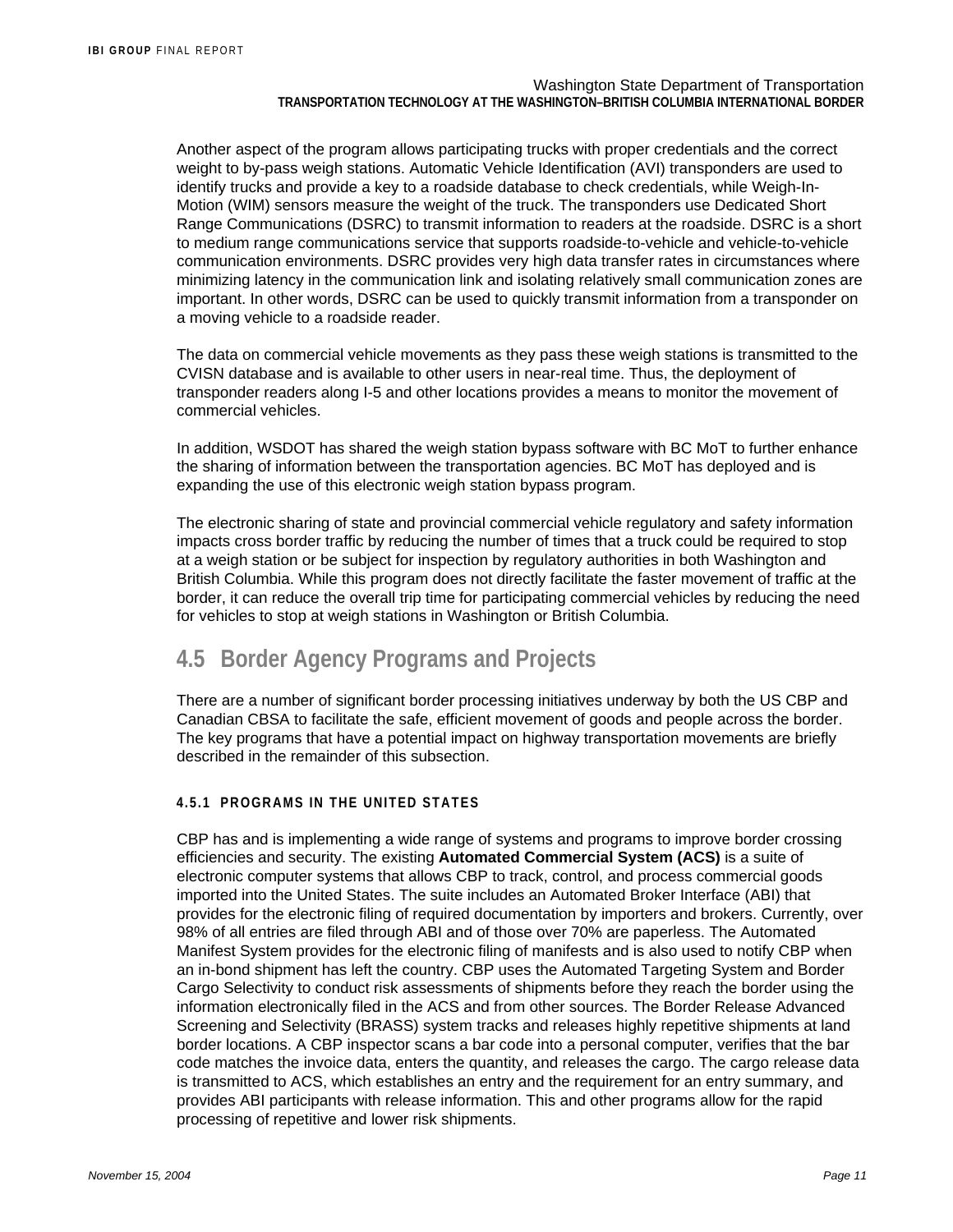CBP is faced with significant growth in trade, increased demand for services and criminal use of emerging technology. These trends jeopardize its ability to protect the nation's borders and foster legitimate international trade. To meet this challenge, CBP has embarked on a **Customs Modernization** process that includes trade compliance, enforcement, administration and other critical business processes. The first initiative of the modernization program focuses on reengineering importing and exporting processes. **Automated Commercial Environment (ACE)** provides a fully automated information system to enable collection, processing and analysis of commercial import and export data. ACE is CBP's long-term vision for the future processing of goods into and out of the United States. ACE is a primary functional environment that will be composed of many specialized systems that will integrate elements of CBP's core process areas as they relate to this processing of goods. An anticipated feature of this system will be the ability to accept information from other government agencies on the location of cargo approaching the border. An example would be the passage of commercial vehicle at state and provincial weigh stations as captured under the CVISN program described above. Final deployment of ACE capabilities is scheduled for 2007.

I**nternational Trade Data System (ITDS)** is a US federal government information technology initiative, utilizing ACE. Traders submit standard electronic data for imports/exports only once, via ACE. ACE distributes this to the pertinent federal agencies, thus serving as a government data collection/distribution facility (a "single window" system). The ACE / ITDS window promotes information sharing within a single system between all levels of government. This accelerates border clearance times, reduces costs, and cuts down on inefficient paper-based systems. Information on border movement statistics could be provided from this system to support local and regional planning activities.

**Advance Commercial Information (ACI)** is a major part of the US Customs Action Plan, which was launched in April 2000. ACI requires key data to be transmitted electronically before the goods arrive in the country. ACI Phase 1 requires marine cargo and conveyance information to be electronically transmitted to the CBP twenty-four hours prior to the loading of the cargo in the foreign port. Future phases of ACI will involve all transportation modes, with information transmitted to CBSA one hour prior to arrival for the Highway mode. Accordingly, all cargo shipments approaching the US border from Canada will be required to electronically file paperwork before they arrive at the US inspection station. This information will then be available to the inspector in the booth. This should reduce transaction times at the border.

**Customs Trade Partnership Against Terrorism (C-TPAT)** is a joint government-business initiative to build cooperative relationships that strengthen overall supply chain and border security. Through this initiative, CBP is asking businesses to ensure the integrity of their security practices and communicate their security guidelines to their business partners within the supply chain. Participants conduct a comprehensive self-assessment of supply chain security, complete a questionnaire, implement a program to enhance supply chain security and communicate C-TPAT guidelines to other companies in the supply chain. Participation in this collaborative initiative not only strengthens supply chain security, but also allows for a reduced number of inspections and expedited clearance at the border. This program will build a database of pre-screen importers and shippers. Shipments from this group will require less inspection time at the border.

**Operation Safe Commerce (OSC)** is a US federally funded, public-private initiative, aimed at providing a test-bed for evaluating container security techniques – from the point of origin, through the supply chain, and to the point of destination – while also facilitating the efficient cross-border movement of legitimate commerce. OSC will evaluate security techniques at the ports of New York/New Jersey, Los Angeles/Long Beach and Seattle/Tacoma and is funded through grants provided by the US Transportation Security Administration. The ability to monitor shipments through the Ports of Seattle and Tacoma will be part of this effort.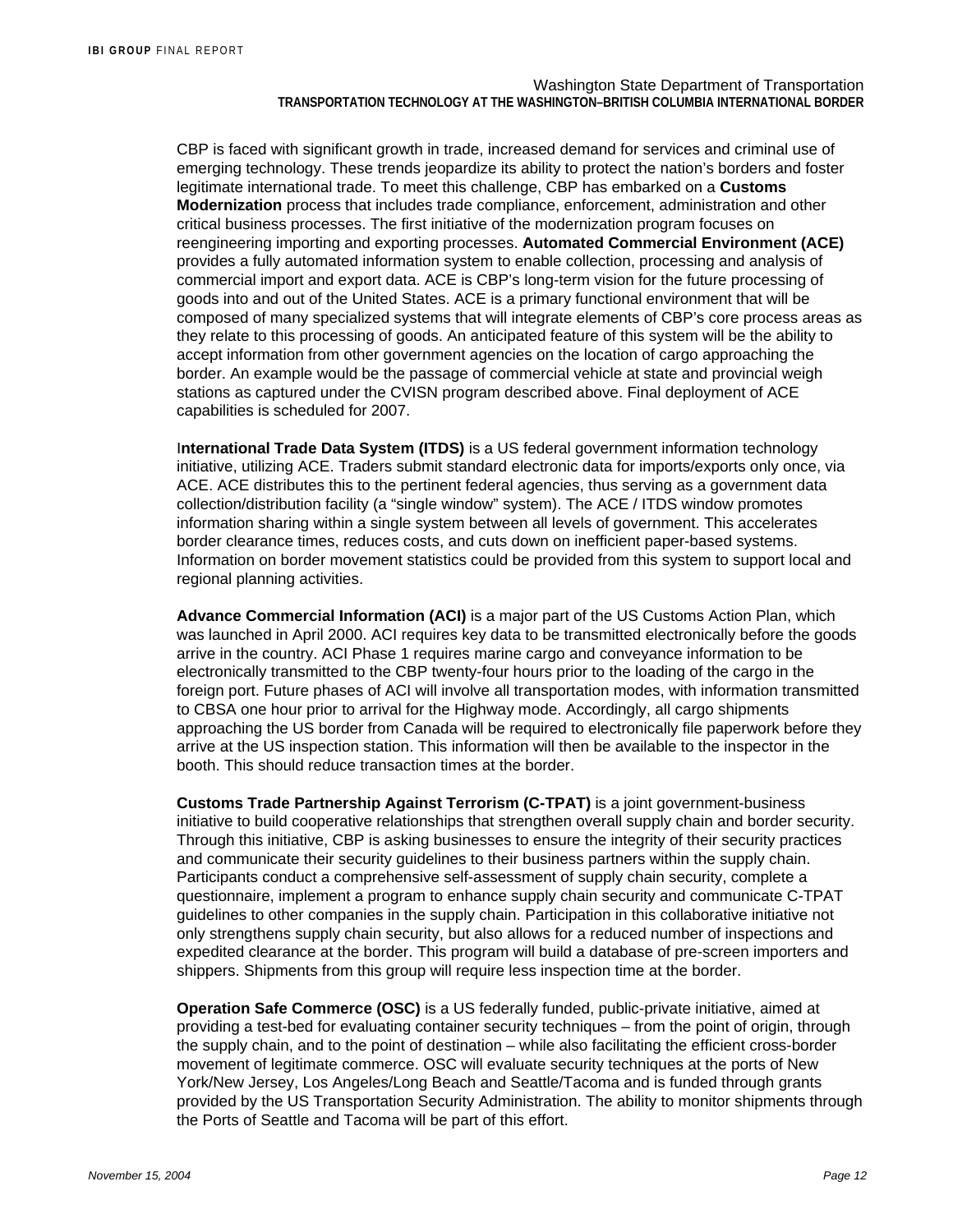The **Container Security Initiative (CSI)** was conceived in early 2002, to "push the borders out" and identify and examine maritime containers that pose a risk for terrorism at foreign ports before they are shipped to the United States. CSI initially focused on implementing the program at the top twenty foreign ports, but as CSI has evolved, CBP hopes to expand the program to additional ports based on volume, location and strategic concerns. Strong support from countries on the European, Asian and African continents ensure that CSI will continue to expand to ports in those areas.

CBP is also testing the use of electronic cargo seals (eSeals) that are equipped with radio frequency identification capabilities to signal if tampering has occurred. Several of these seals use the same AVI protocol used by the CVISN program. WSDOT is participating in these operational tests.

#### **4.5.2 PROGRAMS IN CANADA**

Canada Border Services Agency (CBSA) offers electronic data interchange (EDI) systems that allow importers and brokers to file customs accounting documents electronically. The Customs Automated Data Exchange (CADEX) was the first EDI system offered for Canadian customs operations. CADEX lets import data move both ways between CBSA and CADEX users, who can use anything from personal computer systems to large corporate mainframes. As of January 2002, 97% of the total commercial entry documents that CBSA processed are transmitted by CADEX. Users may include customs brokers, importers, automotive manufacturers or courier companies<sup>7</sup>. This data is available a the Canadian inspection booths and does help to improve transaction time.

The **Accelerated Commercial Release Operations System (ACROSS)** builds upon these EDI systems to streamline the importation of goods into Canada. Under ACROSS, importers and brokers exchange information electronically with the CBSA and thereby removing the requirement to present hard copy release packages, subject to certain limitations. ACROSS also provides the CBSA with a tool for ensuring that only high-risk imports are selected for compliance verification. The targeting system can verify a wide variety of information such as importer numbers, carrier codes, and countries of origin. This allows for greater enforcement capabilities and a faster release process for low-risk shipments<sup>8</sup>.

The **Customs Self Assessment (CSA)** program provides approved importers the benefits of a streamlined accounting and payment process for all imported goods. The streamlined accounting and payment process ends the need for importers to maintain separate and costly customs processes, allowing them to use their own business systems.

The CSA program also gives approved importers, approved carriers, and registered drivers the benefits of a streamlined clearance option for CSA eligible goods. The streamlined clearance process ends the need for transactional transmissions of data related to eligible goods. This allows for the clearance of goods based on the identification of the approved importer, approved carrier, and registered driver<sup>9</sup>. Importers and carriers wishing to participate in the program are subject to a business practice and security review.

**Partners in Protection (PIP)** is designed to enlist the co-operation of private industry in efforts to enhance border security, combat organized crime and terrorism, increase awareness of customs compliance issues, and help detect and prevent contraband smuggling. Participants are to provide a self-assessment of their security systems. This self-assessment is used by CBSA to identify any

l

<sup>&</sup>lt;sup>7</sup> Source: Canada Business Service Center website:

http://www.infoentrepreneurs.org/english/display.cfm?docid=/Regional/federal/fedbis.nsf/894580d8458979828525641b006acb81/b51bc4aee d1db9f48525627c004a8e8e?OpenDocument, June, 2004 8

Source: CBSA website: http://www.cbsa-asfc.gc.ca/eservices/ogd/factsheet-e.html#introduction, June, 2004

<sup>&</sup>lt;sup>9</sup> Source: CBSA website: <u>http://www.cbsa-asfc.gc.ca/import/csa/menu-e.html</u>, June 2004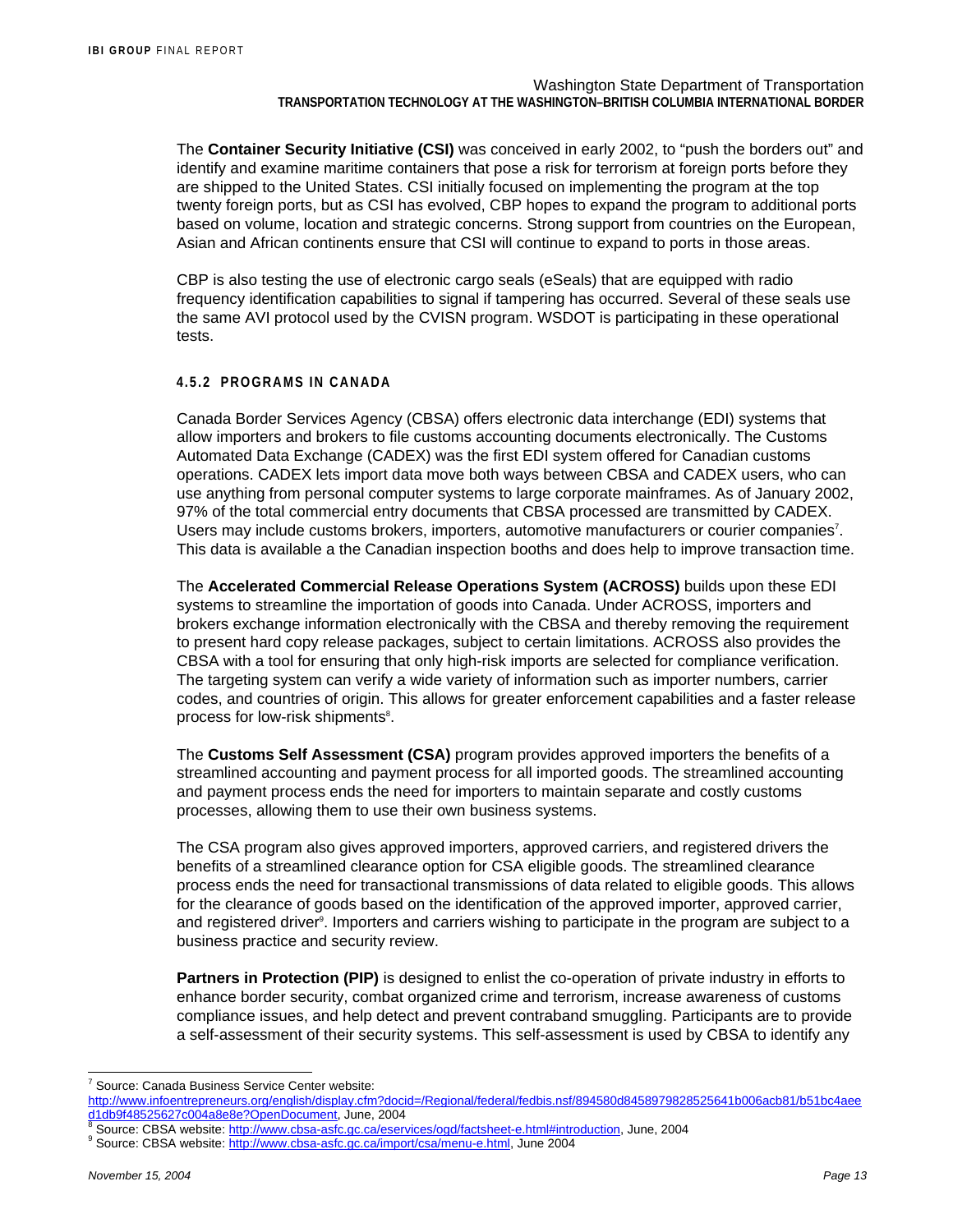weaknesses in security processes and will enable CBSA to help participants address any deficiencies. Participants are also required to sign a partnership agreement with CBSA. Both CSA and PIP are similar in intent to the US Customs Trade Partnership Against Terrorism (C-TPAT) program.

#### **4.5.3 JOINT UNITED STATES AND CANADA PROGRAMS**

The **Free and Secure Trade (FAST)** program is a joint initiative between both countries. It builds on Canada's Customs Self-Assessment (CSA) program for principles of pre-approval and selfassessment, and on Partners in Protection (PIP) for increased security measures, and offers expedited clearance of low-risk carriers and importers enrolled in C-TPAT or PIP. FAST is implemented at the Pacific Highway Crossing in Blaine, Washington. A depiction of the program features is in Exhibit 4-3 below.



**Exhibit 4-3: FAST and the Trade Flow** 

Under this program, the shipper, carriers, and drivers are pre-screened and added to border agency systems as trusted shippers, carriers and drivers. Carriers are issued electronic radio identification devices called transponders that are read by a radio frequency wireless connection at the inspection booth and provide an automated link back to the appropriate border inspection agency vehicle databases. Drivers are issued FAST electronic identification cards that can be read at the inspection booth using the same radio frequency technology and linked back the appropriate border inspection agency driver databases. For each movement, the shipper electronically files the proper paper work and a risk assessment (using ACROSS, Automated Targeting System and Border Cargo Selectivity as appropriate) is performed by the relevant border agency. The assessment and cargo documentation is electronically available to the inspector at the booth. Thus, the inspector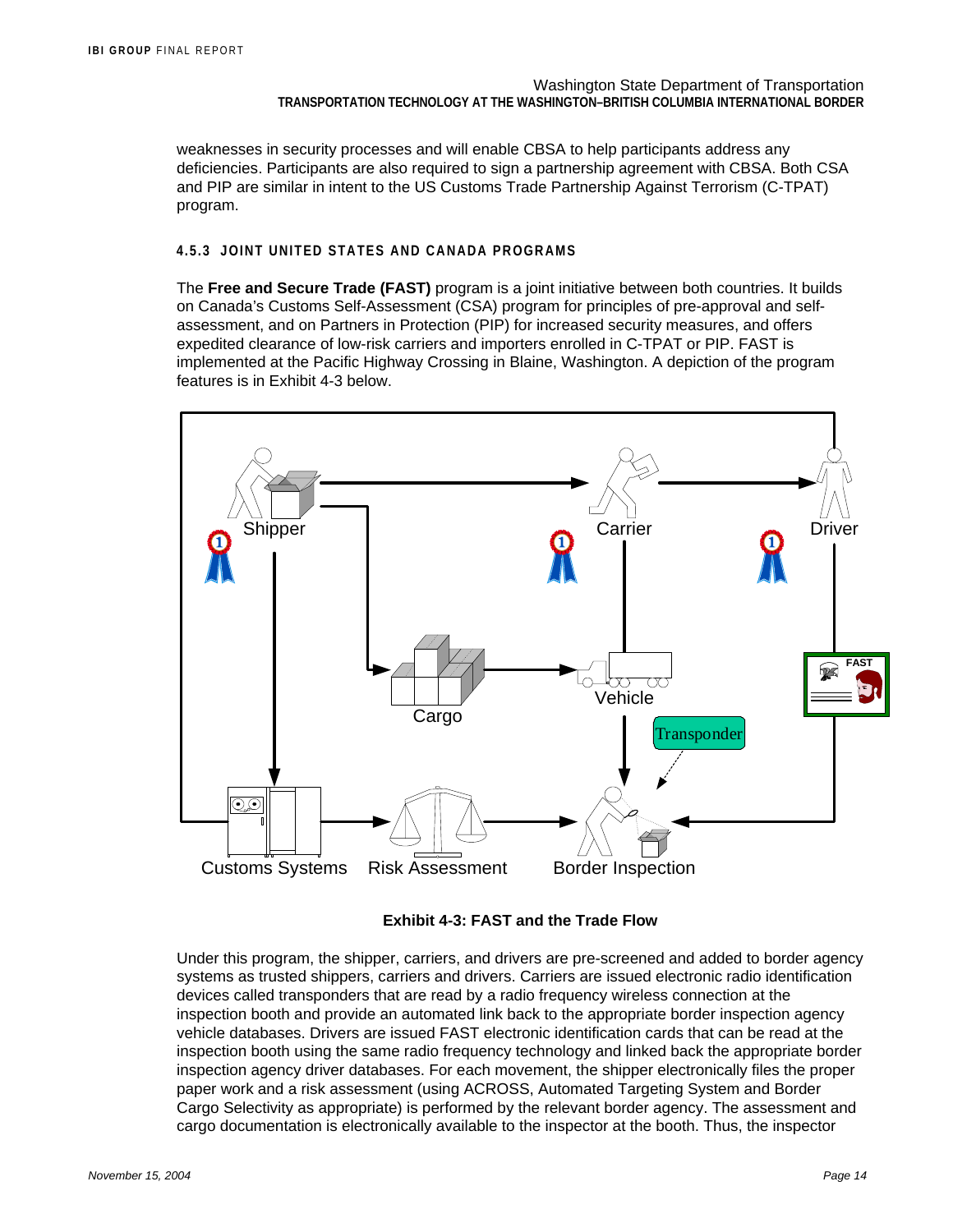has electronic access to information on all three components of the movement – cargo, vehicle and driver. Processing times at the border are reduced. Plans are underway to implement dedicated approach lanes to FAST-only inspection booths for FAST compliant vehicles that will allow them to bypass the normal truck queue. These lanes encourage participation in the FAST program.

**NEXUS** is a joint US and Canadian program for frequent travelers. The NEXUS program allows pre-screened, low risk travelers to cross borders in dedicated lanes without routine customs and immigration questioning. Individuals must be approved by both Canada and the US and they receive an identification card for use at the border. NEXUS is currently in operation at the Peace Arch/Douglas, Pacific Highway and Point Roberts crossings. Plans are underway to implement dedicated approach lanes to NEXUS-only inspection booths that will allow NEXUS program participants to bypass the normal passenger vehicle queue.

#### **4.5.4 SUMMARY OF BORDER AGENCIES PROGRAMS AND PROJECTS**

Both countries have and are continuing to invest in electronic data interchange (EDI) systems that allow all participants in the trade flow to electronically submit any required documentation. In the near term, that all shipments arriving at the border will require the advanced, electronic submittal of required documentation.

The emerging EDI systems will include the ability to accept information from other government agencies on the location of vehicles and cargo approaching the border. Both countries have expanded the use of automated risk assessment tools to help determine if a shipment will be inspected more closely when it arrives at the border. Location information would be provided by transport agencies reading CVISN transponders and eSeals at weigh stations, seaport exits, and other locations. The information on the location of vehicles and cargos approaching the border could be part of the risk assessment process.

Together, both border agencies are promoting the concept of pre-screened importers, carriers and drivers under the joint FAST program. Combined with the electronic filing of requirement documentation, the FAST program electronically connects the three elements of a goods movement – cargo, vehicle and driver – together through the use of transponder technology. This "approved" shipment for lower risk movements should decrease processing time at the border. Given the high percentage of empty trucks crossing the border in both directions, there may be an opportunity to facilitate the movement of empties or other low risk repetitive movements.

## **4.6 Joint Border and Transportation Agency Initiatives**

#### **4.6.1 IN BOND CONTAINER PROJECT (WSDOT ITS-CVO PROGRAM)**

In-bond cargo movements involve the transshipment of goods arriving at a US port that are then directly shipped to Canada or Mexico. The goods are never actually imported into the US. The shipper is required to post a financial bond to guarantee the

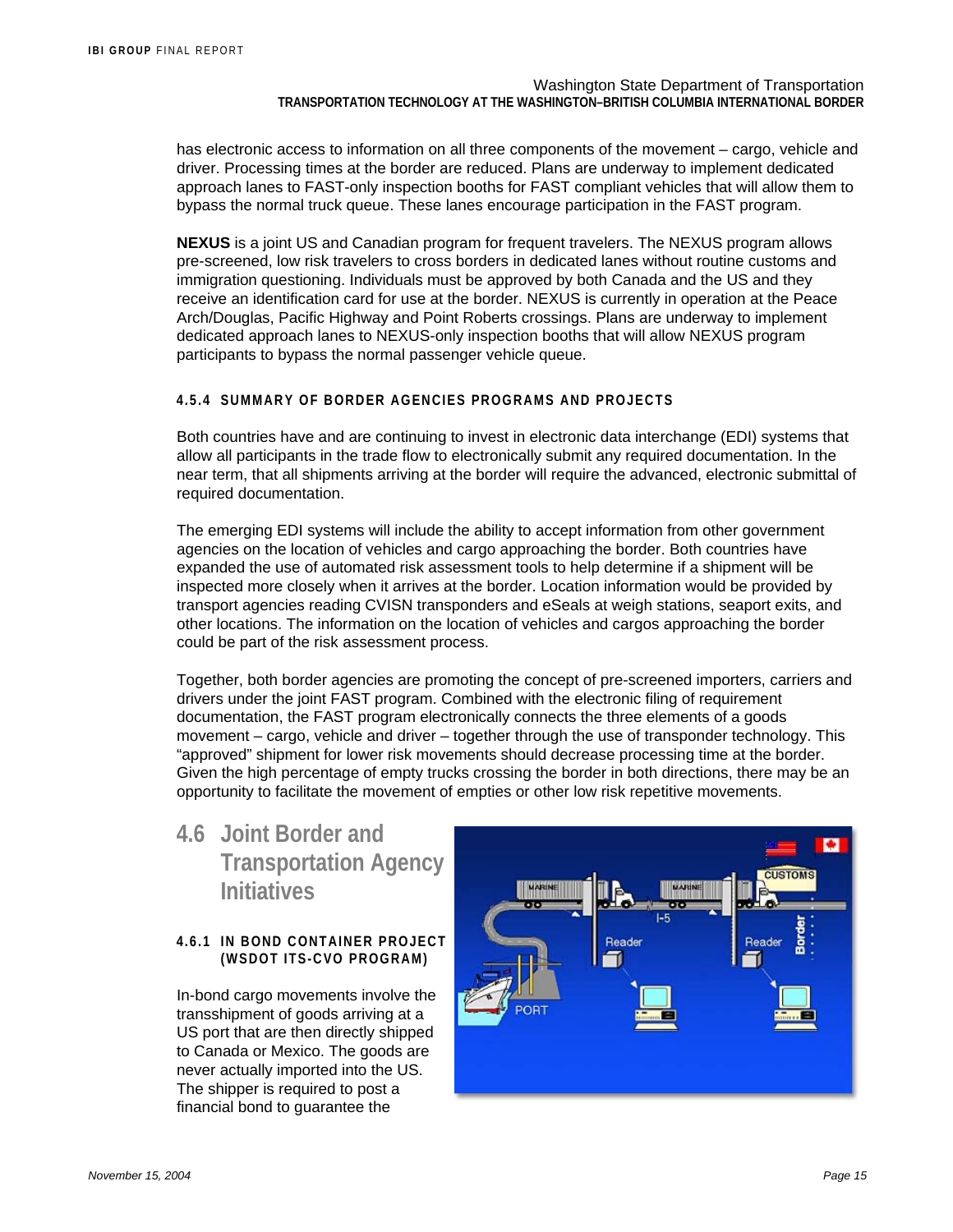shipment of the cargo out of the US. Once the cargo is out of the US, the shipper must request a release of the bond.

Phase I of this WSDOT ITS-CVO project enables Canadian-bound containers arriving at the marine ports of Seattle and Tacoma to clear their bonds at the border through the use of electronic AVI truck transponders and AVI readers along I-5. This pre-arrival information system provides both border inspection agencies with shipment information in advance of the truck's arrival. Once the shipment leaves the US, another AVI reader detects it is departure. The system then uses the Automated Manifest System to electronically request the release of the bond from US CBP. The responsible carrier is simultaneously notified of the exportation. This automatic process helps to eliminate ongoing problems associated with "lost" in-bond shipments and paperwork errors.

Phase II of the project is deploying an analogous system for southbound cross-border movements. The completion of a two-way system will accelerate the abilities of US and Canadian inspection agencies to integrate pre-arrival systems, and lead to information exchange, which may allow one nation's export data to become the other nation's import data<sup>10</sup>.

#### **4.6.2 TRADE CORRIDOR OPERATING SYSTEM (TCOS)**

The Trade Corridor Operating Systems (TCOS) information management system expanded the inbond project to support and integrate Automatic Vehicle Identification (AVI) transponder reads along the entire I-5 corridor from Tacoma, Washington to Vancouver, BC. TCOS uses secure Internet site for the entry and exchange of information among shippers, transport agencies, and border inspection agencies. All tracking and data functions can be viewed and managed over the Internet. The security features of the system strictly define what features, functions and data are accessible by each individual user.

AVI transponders are used to track in-bond containers trucked from the ports of Seattle or Tacoma into Canada. The transponders, which are the same that are used for the CVISN program, are installed in the cab of registered trucks. The system can also read eSeal tags that are described in more detail below. The system utilizes the unique tag serial number to reference shipment, carrier, and vehicle credentials.

AVI readers are installed at the exit gates of the APL terminal at the Port of Seattle and of the Maersk Sealand terminal at the Port of Tacoma. As the



**Exhibit 4-4: System Overview<sup>1</sup>** 

commercial vehicle exits, these gate systems detect the tag, and software references the container and in-bond information and posts it on the TCOS web site. The system also alerts both border inspection and transportation agencies that a container has left the port and is heading north. AVI readers installed at weigh stations along I-5 provide additional en-route information.

l

<sup>&</sup>lt;sup>10</sup> WCOG, http://www.wcog.org/imtc/itsphase2.html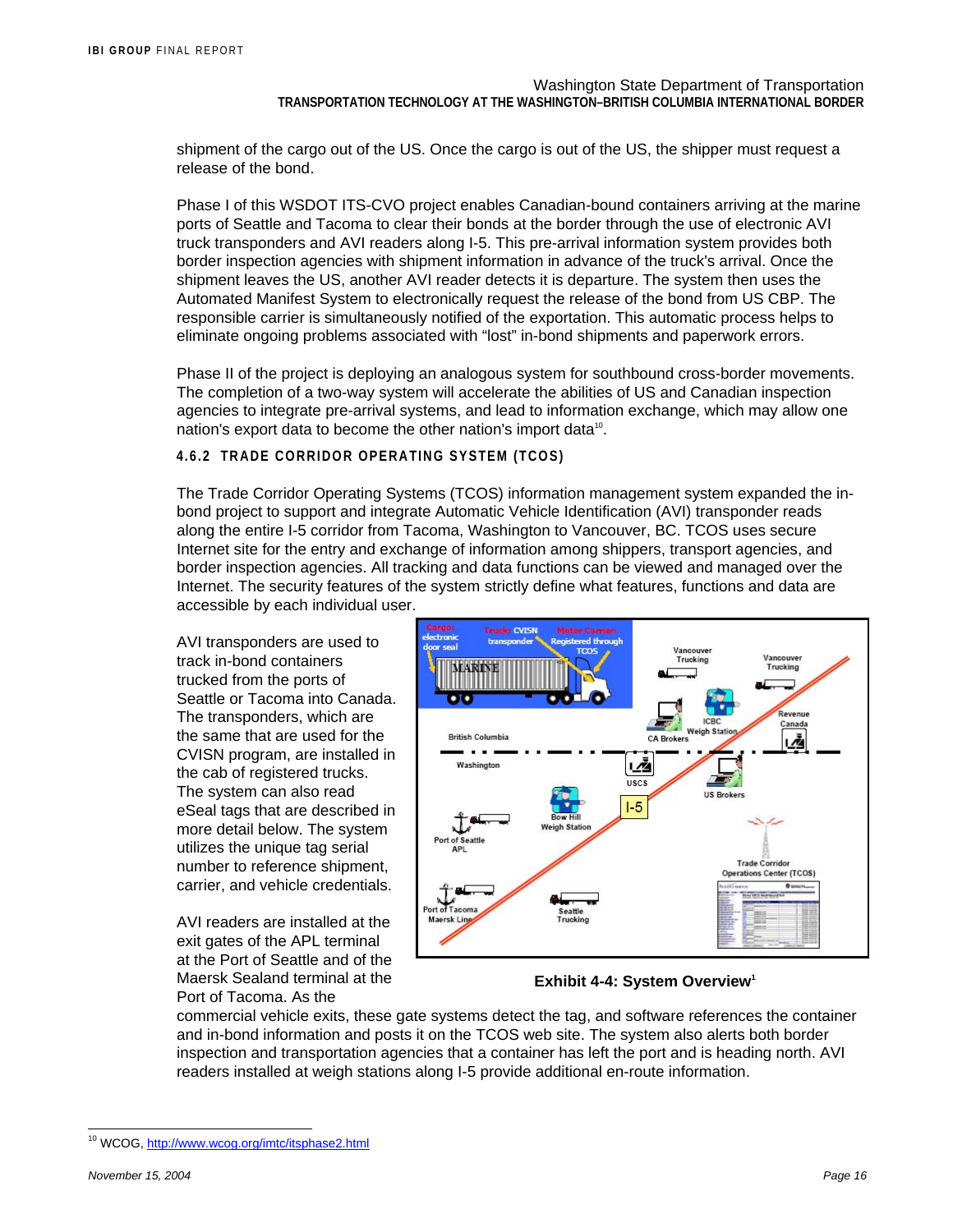An advanced AVI reader installed a quarter of a mile south of the border on SR 543 gives US CBP inspectors at the Pacific Highway commercial crossing sufficient time to preview the truck's in-bond transaction status before it arrives. Access to this information is through TCOS and not the internal CBP systems. A final reader at the border automatically transmits an electronic transaction to the US Automated Manifest System to clears the bond on the shipment and marks the cargo as exported.

In the future, positional information could be directly electronically transmitted to the systems of both border inspection agencies for use in their risk assessment and inspection processes. TCOS provides an established mechanism for the transmittal of this type of information.

#### **4.6.3 ELECTRONIC SEALS**

Electronic freight container seals (eSeals) are radio frequency devices used to "seal" freight containers in place of traditional locking devices. The eSeals transmit a unique ID number and tamper indication message to roadside readers, indicating whether tampering has occurred with a specific cargo container.

WSDOT is conducting an eSeal operational test that to determine whether installation of these devices could improve freight tracking and container integrity. For the operational test, the seals were affixed to containers in Japan, shipped through Seattle, and cleared by US and Canadian customs agencies at the Pacific Highway border crossing.

The eSeal test included the development and deployment of a new disposable electronic

seal system. This system was comprised of electronic container seals; portable hand-held eSeal readers; a stationary eSeal reader



**Exhibit 4-5: eSeal Hardware** 

located at the US CBP approach at the Pacific Highway commercial vehicle border crossing; and dedicated AVI truck transponder readers at three sites.

The container eSeal reads were captured by TCOS and thus provided for complete visibility of the truck container movements along the trade corridor.

The primary goal of this system is to validate the audit trail for seal status through the supply chain of a container shipment. This validation process includes determining the integrity of the eSeal and recording the time and place of each seal transaction (i.e., each location where the eSeal was "read" by a device). This is accomplished remotely by reader antennas or by humans with handheld readers in a fashion similar to the manual seal validation process.

The TCOS and eSeal joint programs provide a model for how transportation and border inspection agencies can work together to facilitate the movement of vehicles across the border within the context of their respective missions.

## **5. PROBLEM ANALYSIS**

Maintaining the efficient and secure flow of people and goods between Washington and British Columbia is vital to the economy of both countries. Over the years, the border and transportation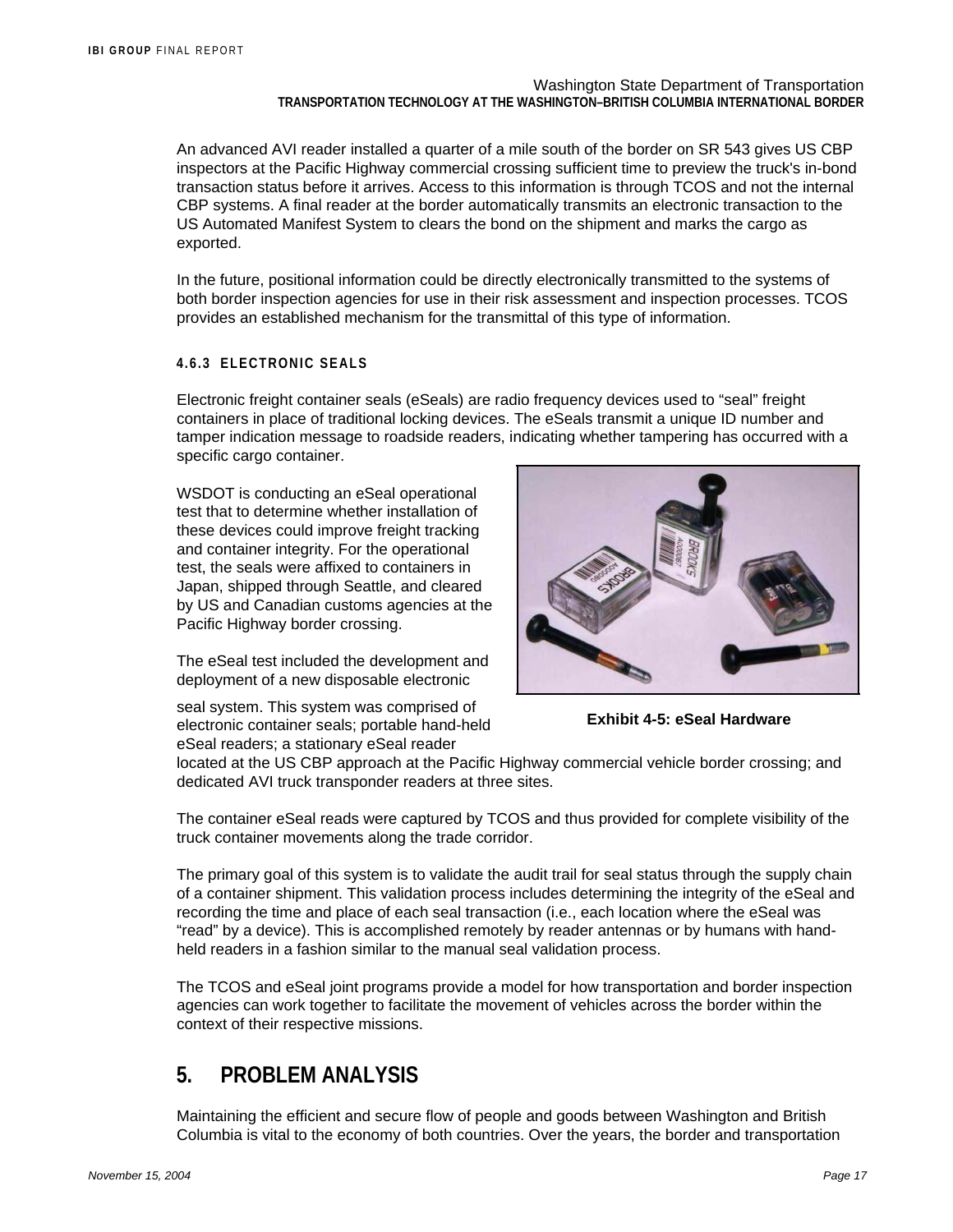agencies of both countries have worked closely together to examine and develop solutions for congestion at the border. Along the Washington – British Columbia border, a wide range of solutions to improve the efficiency of the border crossing process have been planned and implemented. These solutions include:

- 1. **Adding More Staff**: Border agencies have increased the number of staff at the border which results in the ability to process more vehicles.
- 2. **Building More Booths**: As border stations have been upgraded, additional inspection booths and lanes have been added.
- 3. **Improving the Physical Layout**: The roadways approaching the border stations have been and are being expanded and updated to provide segregated lanes for cars and trucks and more queuing space. In addition, designated lanes for participants in trusted traveler and carrier programs are planned. (These are the NEXUS and FAST programs described above.)
- 4. **Providing More Information**: Both border agencies have implemented and are improving automated systems for the electronic filing and exchange of required documentation for the movement of cargo, vehicles and drivers across the border. This shipment data and additional information is used to assess the relative risk of cargo movements and is provided directly to inspectors at the border. These systems reduce the amount of paper work required for crossing the border and reduce transaction times at border inspection points.
- 5. **Implementing Processing Efficiencies**: Border agencies have automated the capture of information through the use of license plate readers, radiation detectors, and a nonintrusive gamma-ray imaging system that produces radiographic images used in the evaluation of the contents of trucks. The FAST and NEXUS programs further reduce transaction times by providing electronic clearance capabilities.

The first three items focus on physical improvements, which have been a significant component of the cooperative action between border inspection agencies, transportation agencies and other stakeholders on both sides of the border. Beyond these physical improvements, the challenge faced by transportation agencies is finding appropriate ways to integrate into the processes and procedures that are demanded by border security concerns.

The previous sections of this report have focused on presenting the current operating conditions at the border with regards to the various agencies, physical infrastructure, and technology projects they have developed to improve the secure flow of people and goods over the border. A key step in this border systems assessment process is to identify "gaps" in the existing and planned border technology projects and programs. This analysis points to three primary areas where the transport agencies can deploy technology to improve conditions at the border area. These include:

- **Traveler Information**: Transportation agencies can be of further assistance through the capture and dissemination of travel conditions to the general public, commercial vehicles, shippers, and the border agencies. Providing traveler information is a key focus of both WSDOT and BC MoT as part of their core mission. The border agencies provide this information as a customer service but lack the infrastructure and systems to provided comprehensive information away from the border itself. The transportation agencies have worked together successfully to deploy the Northbound and Southbound ATIS at the Peace Arch/Douglas and Pacific Highway border crossings. These systems could be expanded to other primary crossings.
- **Construction Mitigation**: As described above, there are a significant number of roadway and facility projects planned. Each of these construction projects will impact travel conditions at and approaching the border. Focused traveler information can help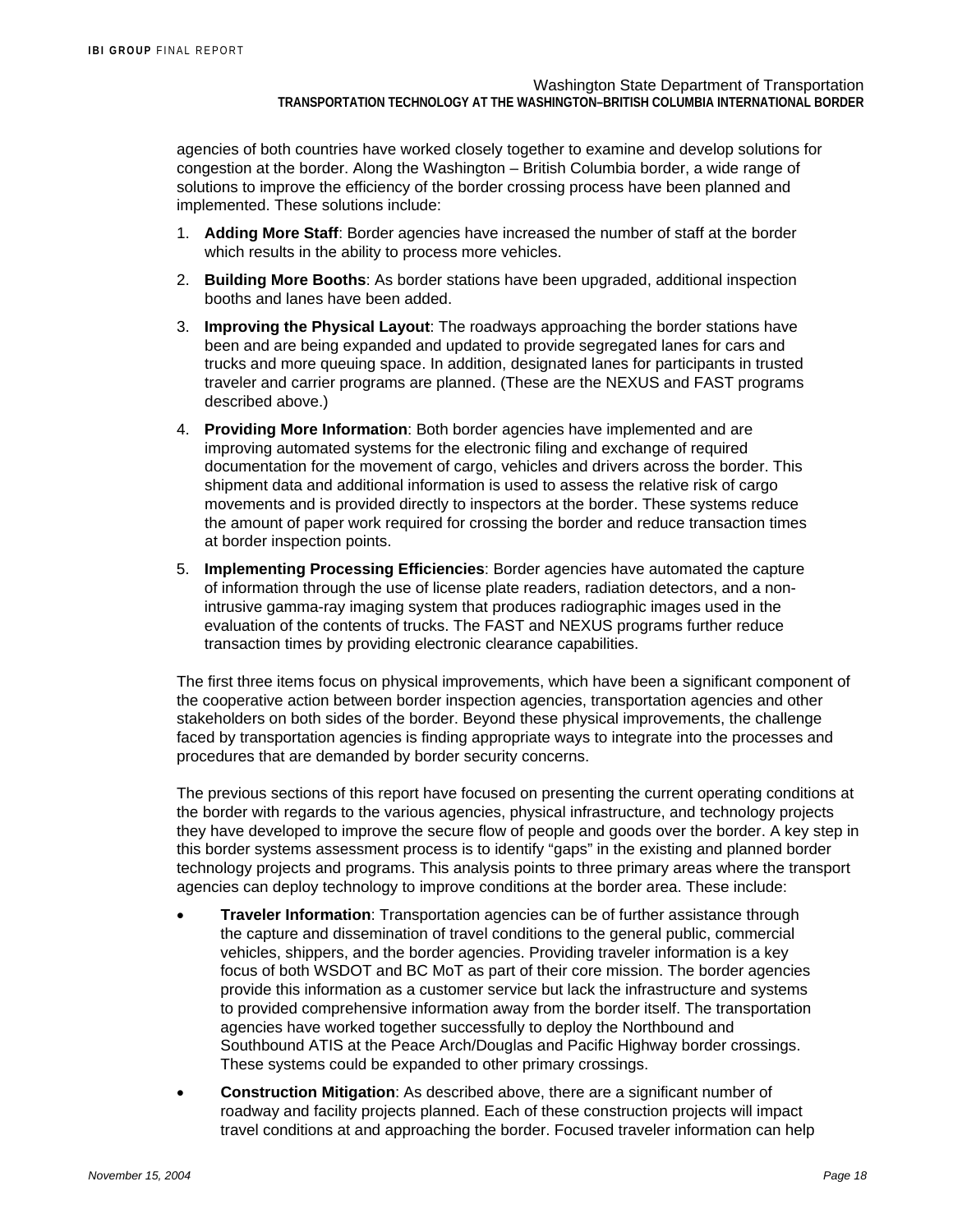address this construction-spawned congestion by providing travelers with options for alternate routes and advance notification of delays.

• **Commercial Vehicle Operations (CVO)**: Transportation agencies can be of further assistance through the capture and dissemination of travel conditions to the general public, commercial vehicles, shippers, and the border agencies. In their capacity of regulating commercial vehicles, transport agencies could provide information on vehicle movements. The WSDOT CVISN and the TCOS programs provide a ready platform for providing the border inspection agencies with information on the movement of vehicles as they approach the border. The key is to find acceptable means to electronically transmit this information to the border agencies.

The following subsections analyze the problems and issues within these areas, to the extent of the transport agencies' ability to provide assistance.

## **5.1 Traveler Information**

Providing traveler information within their respective jurisdictions has been a major focus of both WSDOT and BC MoT. The border inspection agencies recognize the value of providing traveler information in terms of customer service. However, it is not part of their primary mission. The current ATIS deployments for the Peace Arch/Douglas and Pacific Highway border crossings will help to improve overall travel times by providing wait time information to travelers before they reach the crossing. However, several gaps and unmeet needs have been identified:

- The border ATIS does not provide information for the Lynden/Aldergrove and Sumas/Huntingdon crossings.
- The ATIS currently cannot differentiate between wait times for passenger vehicles and wait times for commercial vehicles.
- The ATIS currently does not provide a wait time estimate for FAST and NEXUS participants. This information, shown in contrast with wait times for traffic in the "general" lanes would be motivational in encouraging additional participation in those programs.
- Although a cooperative project between the US and Canada, the northbound and southbound systems are not currently using the same software applications or presenting a single border crossing information solution. This could allow simplified shared access to the information distribution methods, and would also have the benefit of streamlining the cross-border system to appear as "one" system to travelers.

# **5.2 Construction Mitigation**

As identified in Section 4.1, a considerable number of major construction projects are planned at or approaching the border. The schedules of several projects have been moved forward as part of preparation for the 2010 Winter Olympics in British Columbia. The IMTC maintains a coordinated construction schedule for planned projects on both sides of the border that includes which border crossing will likely be impacted by any closures or delays. The following issues have been identified:

- A comprehensive plan, to address congestion and routing options related to upcoming major construction projects, has not been developed.
- En-route real-time construction delay information is not currently provided to travelers.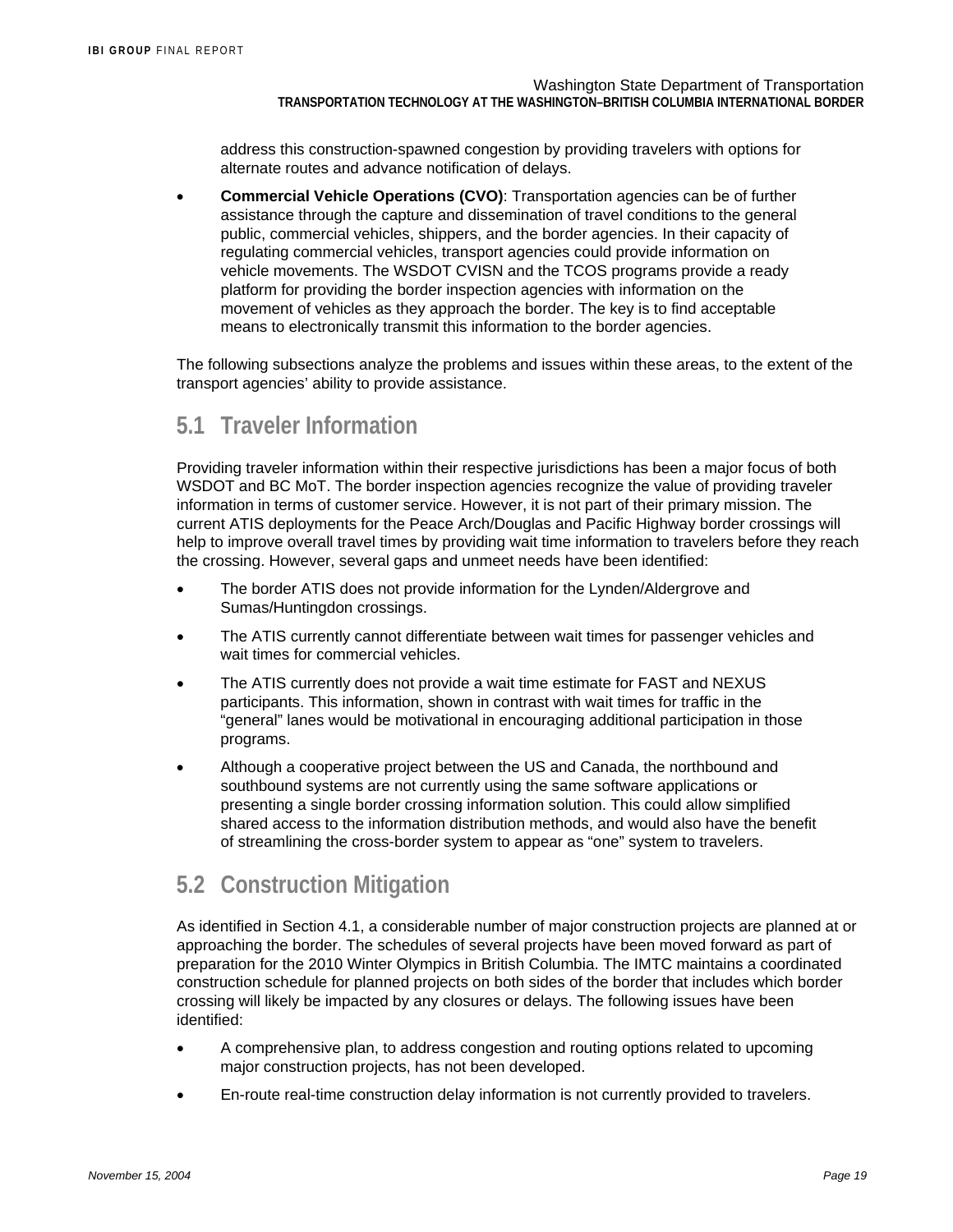- The current plans for the construction projects generally do not include the deployment of vehicle sensors or cameras to monitor traffic flow during construction. This information could be used to provide anticipated delay information and alternative routes via the Internet, 511, Highway Advisory Radio, and DMSs.
- Construction projects on key roadways that approach the border may offer good opportunities to coordinate with the deployment of sensors, cameras and related communications infrastructure without impacting the roadway a second time. Several of the projects include provisions for roadside infrastructure. However, other projects are still in the planning and environmental assessment stages and have not made final decisions on the deployment of this transportation technology.

## **5.3 Commercial Vehicle Operations**

#### **5.3.1 SHIPMENT TRACKING**

The in-bond container and eSeal field operational tests have demonstrated the ability to track the movements of participating trucks as they travel from the ports to the border crossing. The ability to track vehicle movements in this way provides information on the amount of time taken for the vehicle arrive at locations in near-real time. If a vehicle takes an unexpected amount of time between points or the eSeal signals that tampering has occurred, this may indicate that a breach of security has occurred.

While access to TCOS is available to both border inspection agencies, no direct interface to border agency systems to electronically transmit this freight movement data exists. Accordingly, the information is not directly available for threat assessments or to the inspectors at the border. While US CBP is currently undergoing a "modernization" to launch the Automated Commercial Environment (ACE), the ability of this system to accept third party information on vehicle movements is not fully defined at this point.

#### **5.3.2 PROGRAM PARTICIPATION**

The implementation of the FAST program along the US-Canadian border offers the opportunity to pre-screened and low risk carriers, drivers, importers and cargos for quicker processing. However, the participants are required to be registered in the program and the cargo must be classified as a "low-risk" transactions. The deployment of FAST along the Washington-British Columbia border cannot succeed unless there are an adequate number of participants.

Since the success of the program is directly tied to the number of participants, methods of targeted recruitment directed at those carriers and importers who have already demonstrated a commitment to security through the Canadian PIP and/or US C-TPAT programs should be identified.

#### **5.3.3 TECHNOLOGY COMPATIBILITY**

Electronic screening programs are dependent upon use of transponders installed on the windshield of the truck. The transponders are used to store identification and credentials information specific to the truck and its cargo. FAST and CVISN are two programs that rely on truck transponder data to electronically identify and pre-clear vehicles at the border and at weigh stations, respectively. The transponders use Dedicated Short Range Communications (DSRC) to transmit information to readers at the roadside. DSRC provides very high data transfer rates in circumstances where minimizing latency in the communication link and isolating relatively small communication zones are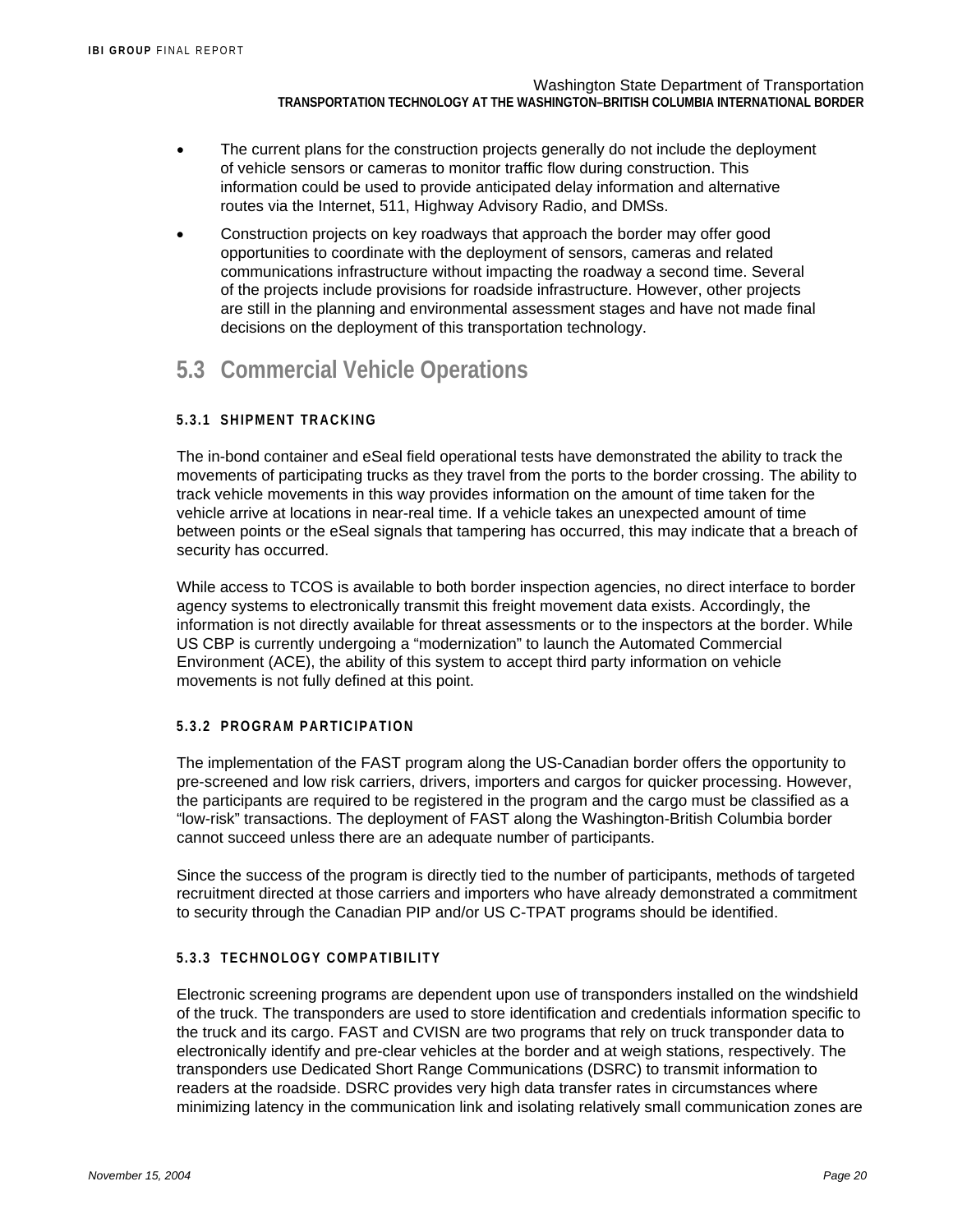important. In other words, DSRC can be used to quickly transmit information from a transponder on a moving vehicle to a roadside reader.

Communications protocols define the low-level commands used to control transponders and enable message transfer. Currently, the CVISN and FAST transponders use two different protocols: eGo™ and Time Division Multiple Access (TDMA). The result is that roadside readers for CVISN cannot read FAST transponders and vice versa. Although these two systems were not intended to provide cross-communication capabilities, the lack of compatibility makes the electronic capture of movement information from differently equipped vehicles impossible. However, the supplier of this equipment does manufacture dual protocol readers that could overcome this technical issue.

#### **5.3.4 LACK OF HISTORICAL INFORMATION**

While a number of efforts have collected data about queue lengths and border transit times at the Cascade Gateway border crossings, these studies have used human observers over discrete periods of time. Long-term, continuous, automatic data collection about the movement of both trucks and passenger vehicles over the border and associate border crossing times would provide the daily and seasonal information that the periodic data collection efforts cannot provide. Such continuous data may be used to guide planning decisions involving border infrastructure, assist the border enforcement agencies in resource allocation and operational decisions, and collect information on border delays. Currently, the Southbound and Northbound ATIS cannot differentiate between trucks and passenger vehicle data and the information is not being consolidated into a comprehensive border crossing database.

#### **5.3.5 INFORMATION SHARING**

Information sharing capabilities among agencies has been greatly enhanced with the availability of high-bandwidth data transmission technology. Electronic Data Interface (EDI) is the computer-tocomputer direct exchange of standardized information, generally related to transport, commerce, or administration. For example, trade partners can use EDI to establish a connection with automated electronic filling systems of both border agencies.

Development of an EDI link that would enable the direct exchange of information between transportation agencies and border agencies has not been undertaken. State DOTs will have some level of access to the new Automated Commercial Environment system, but it is not known exactly what types of information will available to the State DOT or sent to CBP. Establishing electronic data exchange would enable many applications, including the ability to provide truck movement data from TCOS to the border agencies.

## **6. RECOMMENDATIONS FOR FUTURE PROJECTS**

This section builds on the previous sections to present project recommendations for WSDOT to leverage the existing border crossing technologies in order to bridge the issues and problems identified in Section 5.

## **6.1 Traveler Information**

Better information about congestion and travel times, and good connector routes could potentially divert traffic away from Peace Arch/Douglas and Pacific Highway during congested periods. The Whatcom Council of Government's Cross Border Trade and Travel Study noted that those travelers who are already choosing a route to avoid congestion tend to do so at Pacific Highway or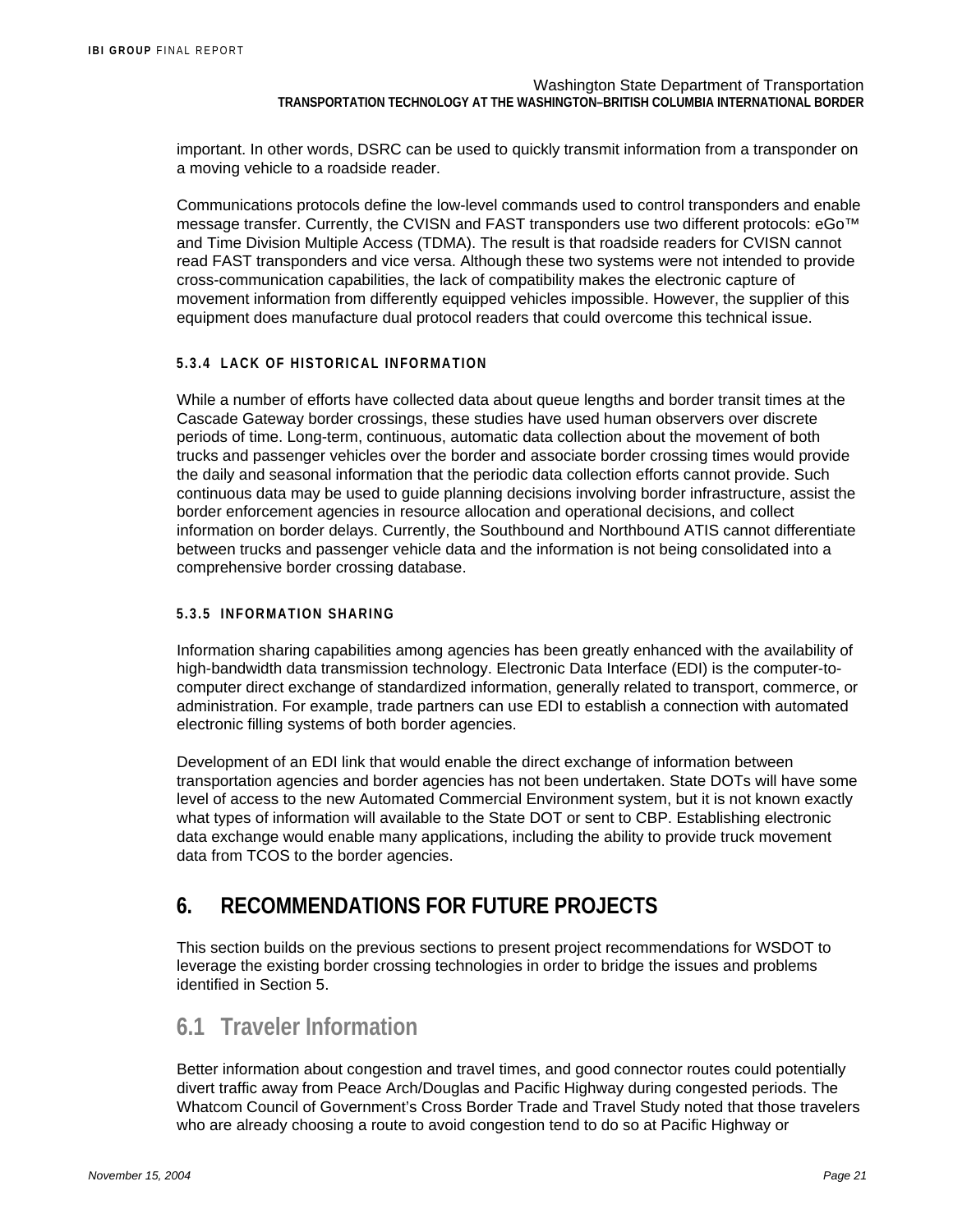Lynden/Aldergrove. From the origin-destination data collected in the study, there appears to be an opportunity to encourage a more integrated approach to using the Peace Arch/Douglas, Pacific Highway, Lynden/Aldergrove and Sumas/Huntingdon crossings as a system for routing traffic to the least-congested crossing.

The following projects address the need to provide congestion, wait time, and road closure information to Cascade Gateway travelers in order to enable them to make informed decisions about when and where to cross the border.

**Cross Border ATIS Expansion**: This project would expand the provision of traveler information to all four border crossings in both directions and include separate coverage of both automobile and commercial vehicle wait times. In addition, the project would develop the mechanisms for the coordinated sharing of traveler information between WSDOT and BC MoT ATIS projects. Additional dynamic message signs, cameras, highway advisory radios, expanded 511 coverage and Internet sites would be considered. The exhibit below presents the existing devices along with what a fully expanded ATIS might look like.



**Exhibit 6-1: ATIS Existing and Proposed Devices**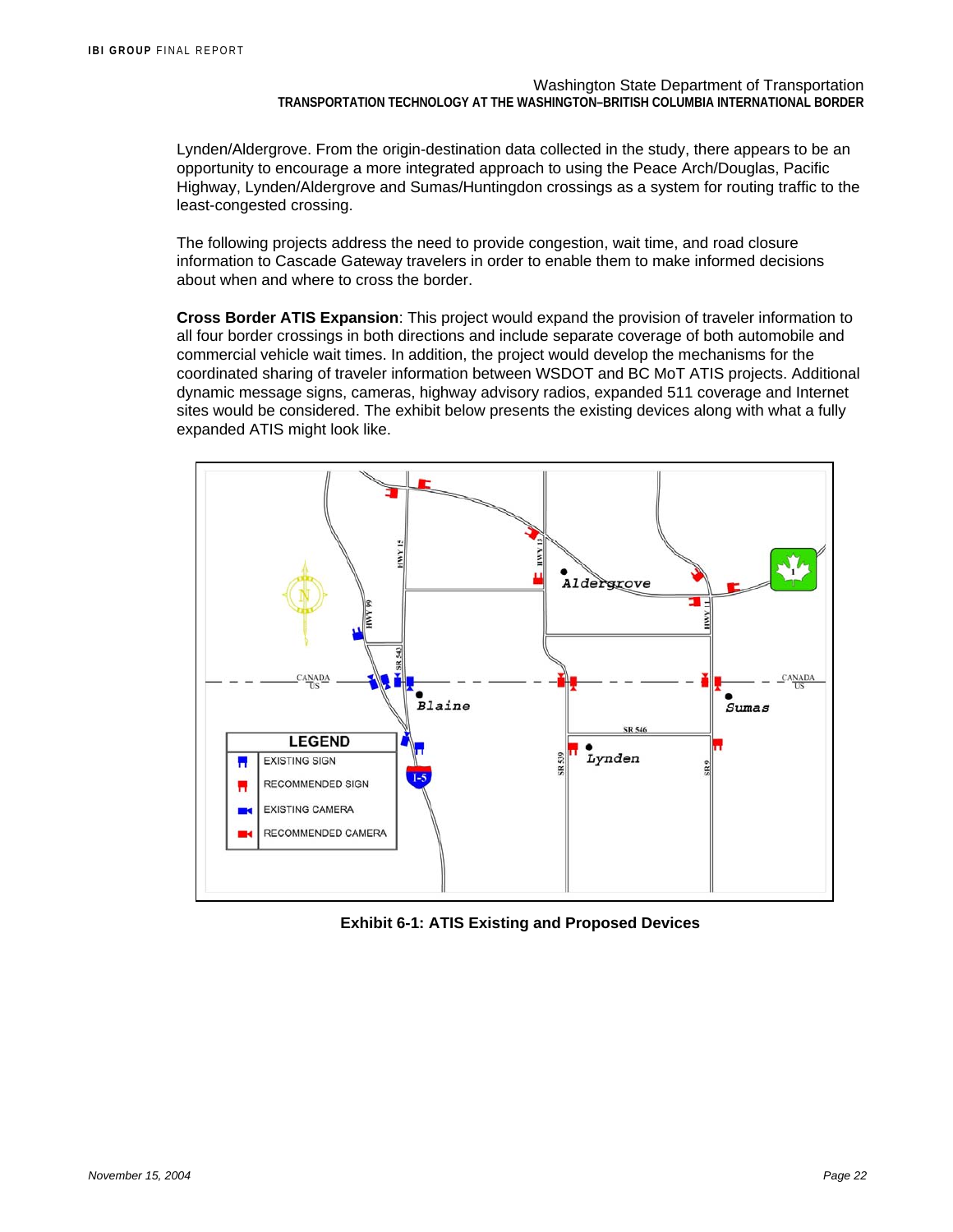**Cross Border Data Archive**: This project would develop a consolidated electronic data archive of border crossing movement information from available sources. The northbound and southbound ATIS would be the primary source of data archived under this effort. Volume, vehicle classification and travel time information would be gathered for trend tracking and future analysis. As links to the border agency databases are made available, additional information on passenger vehicle, truck and goods aggregated movements could be added.

## **6.2 Construction Mitigation**

A recommended project would install and operate vehicle detection, traffic cameras, HAR and DMS along SR 543 and SR 539 in advance of the major construction that is planned along these corridors. This information gathered and disseminated by these devices would be used to provide advance notification to travelers of backups, delays and alternate routes. These efforts would be complementary to the recommendations for an expanded ATIS described above.

# **6.3 Commercial Vehicle Operations**

The following projects are recommendations for enhancements to existing CVO projects and programs. These recommendations address data collection, information sharing, and program participation.

**Expanded Cross Border CVISN Deployment**: WSDOT is leading the deployment of CVISN in Washington to enhance safety for drivers and trucks and to improve the operating efficiencies for both government agencies and motor carriers. WSDOT has extended their implementation to provide a link to parallel agencies in British Columbia. This project would continue the expansion of CVISN across the border by deploying field equipment at weigh stations in British Columbia, equipping more vehicles with AVI transponders, and facilitating the electronic sharing of information between commercial vehicle regulatory agencies on both sides of the border.

**Cross Border Commercial Vehicle Movement Data Collection**: This project would deploy additional field equipment to capture commercial vehicle movement information on the highways approaching the border. The field installations would include WIM sensors to capture weight and vehicle classification information and AVI transponder readers to record the movement of individual vehicles. This information would be aggregated to preserve individual truck movement privacy and provide detailed, continuous information on commercial vehicle movements. The deployment should also include the installation of dual protocol AVI transponder readers to capture information from trucks equipped with CVISN and FAST transponders. This deployment should be coordinated with the expand coverage of the ATIS.

**Expedited Crossing for "Empties"**: A 2000 survey of border crossing traffic revealed that there are a significant percentage of empty commercial vehicles crossing the border in both directions. The northbound percentages are even higher than the southbound percentages. From a border clearance and security standpoint, the empty commercial vehicle represent a somewhat reduced threat. An effort to expedite the movement of empty commercial vehicles should result in a reduction of congestion for all commercial movements. This project would enable empty trucks equipped with a FAST transponder, driven by FAST registered drivers, and operated by FAST preapproved carriers to use dedicated FAST lanes.

In additional, consideration should be given to the use of the northbound Lynden/Aldergrove border crossing for FAST enrolled empties until the scheduled improvements at SR 543 are completed. These empty trucks would be diverted from Pacific Highway and thus reduce overall border congestion now and during construction on SR 543.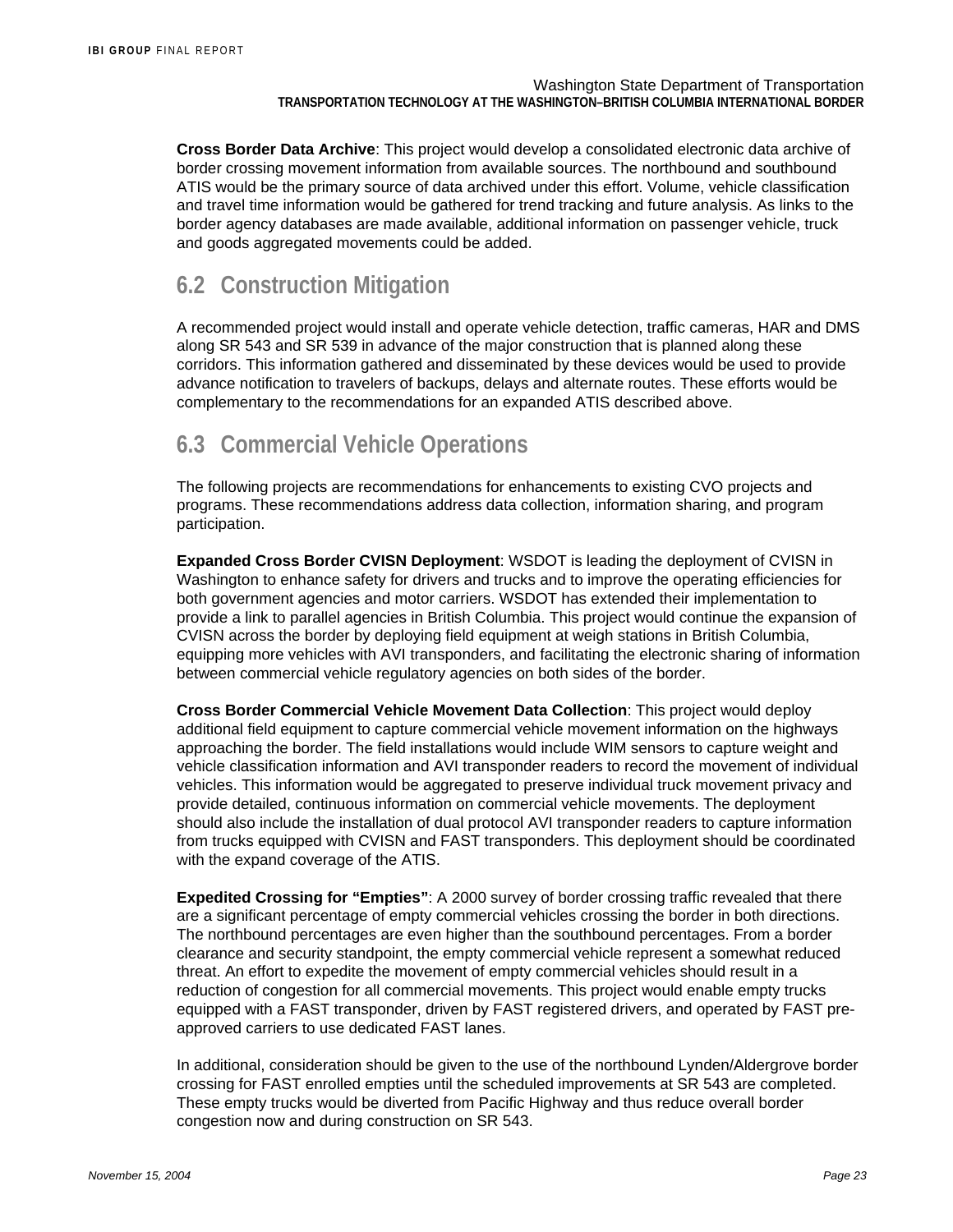The FAST transponder would be used to track the vehicle's movement and to verify the vehicle's weight, possibly at the Bow Hill weigh station through the use of dual protocol AVI transponder readers.

**Border and Transportation Agency Interface**: Although initiatives such as FAST have opened the lines of communication between the transportation and border agencies, an electronic gateway for the exchange information between these two groups has not been established. The recommended project would expand upon previous data exchange efforts between the border agencies and WSDOT-sponsored efforts such as TCOS. The project would consist of a series of initiatives to expand the exchange of commercial vehicle movement information with Border Agency systems. For example, data gathered on cargo movements at weigh stations and ports through the reading of transponders on trucks and containers could be electronically transmitted to Border Agency systems to provide tracking information. This project would evolve based upon the planned modernization of the Border Agency systems to accept information from transport agencies, i.e., the linking of transport agencies to ACE.

**FAST "Matchmaking"**: This project would investigate the feasibility of linking FAST-approved drivers and carriers with FAST shipments "on the fly" when the shipment arrives at the freight terminals and ports, potentially expanding usage of the FAST program. This assumes that some FAST-approved shipments arrive at freight terminals without a FAST driver/carrier already assigned to transport them.

**eSeals Operational Tests**: It is recommended that WSDOT continue participation in the testing and evaluation of eSeals, with the goal of expanding the program to include additional carriers and goods movements.

**In-Bond Container Program**: It is recommended that WSDOT continue with the northbound and southbound in-bond container pre-arrival information system, and investigate integrating with other CVO systems, including Weigh-In-Motion technology and driver pre-approval.

**Targeted "Trusted Movement" Recruitment**: The implementation of the FAST program along the US-Canadian border offers the opportunity to pre-screen carrier, driver, importer and cargo for quicker processing. However, the participants are required to be registered in the program and the cargo must be classified as a "low-risk" transactions. The deployment of FAST along the Washington - British Columbia border will not be able to mitigate commercial vehicle congestion unless there are an adequate number of participants. This project would work with the border agencies to first identify potential participants and cargo movements that may qualify for FAST, and then recruit them to joint the program. While this project does not involve technology, the benefit to the transportation agencies would be the reduction in commercial vehicle queues at the border.

# **7. RECOMMENDED CONCEPT OF OPERATIONS**

A concept of operations provides a description of current and future relationships among transportation, border security, and safety agencies in a given region, in order to maximize efficient operations for all agencies and to provide the best service to the public. A concept of operations defines the relationships among organizations that are required for the deployment and operation of a particular program area such as traveler information or commercial vehicle operations. The combination of existing, planned and recommended projects and programs is used define how transportation technology can be integrated into the context of the border

Relationships among agencies embody two main components: 1) the agency-to-agency relationship defines what roles and responsibilities each agency has, and 2) the kinds of information exchange that occur between each agency. Various types of relationships may occur between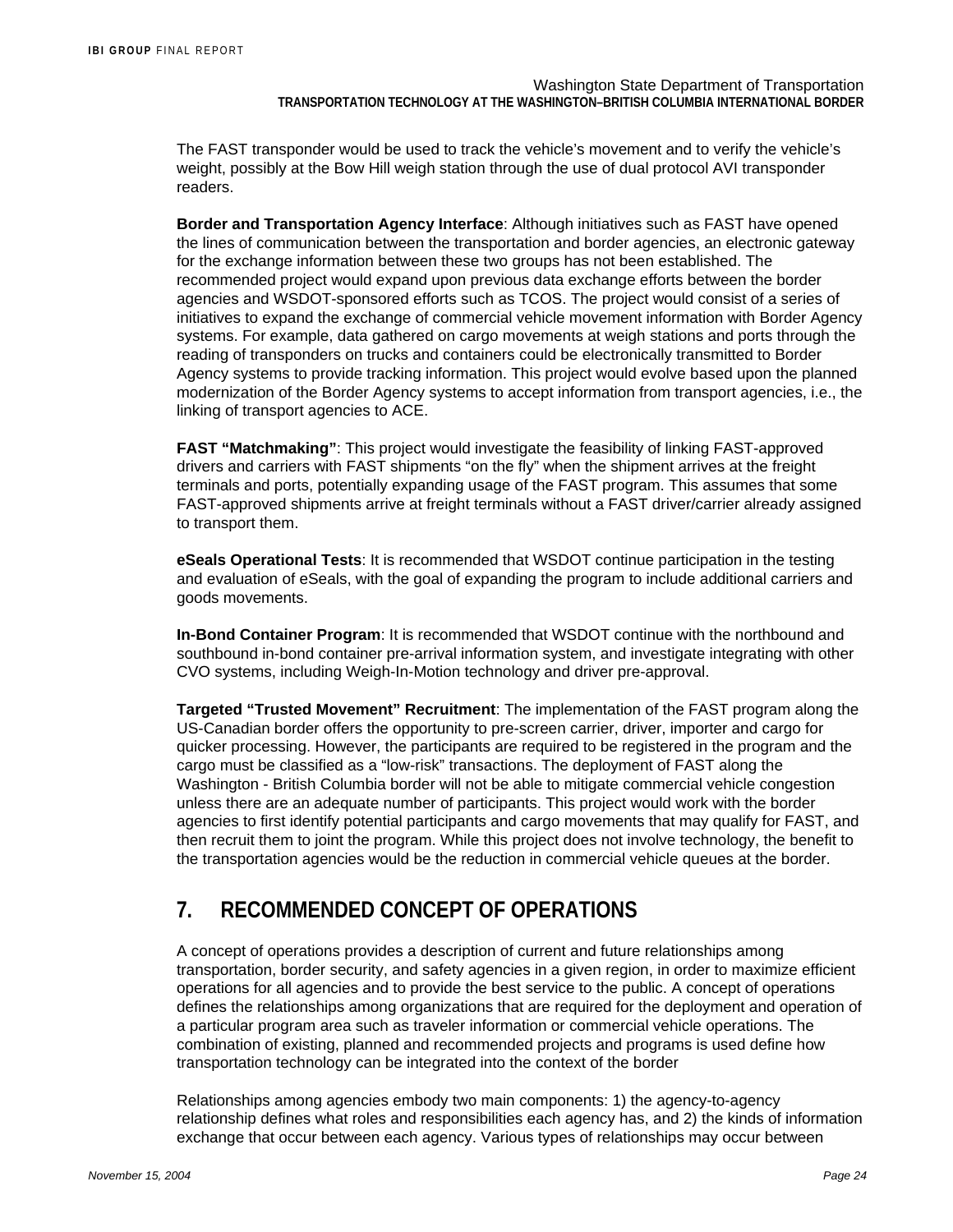partnering agencies as part of an operational concept. The types of relationships begin at no interaction, operation of the agency's own devices, and move through consultation and cooperation, where joint efforts are undertaken but electronic information is not exchanged. Information and control sharing describe increasing levels of electronic information exchange and shared device or system control.

Along with these relationship types are associated information types that are typical for agency-toagency exchange. Five primary types of information exchanges may be identified:

- 1. **Data**: The dissemination of data gathered from one party's field devices or system to another party. Data can include, but is not limited to, vehicle movement, weather, transponder reads, etc.
- 2. **Video**: The dissemination of live video and still images from one party's field cameras to another party.
- 3. **Status**: The ability for one party to monitor another party's field devices, and receive such information as current maintenance status, current DMS message, etc.
- 4. **Request**: The ability for one party to solicit either data or a command change, such as truck manifest data, from another party.
- 5. **Control**: The ability for one party to control another party's field devices. Control can include but is not limited to, changing DMS messaging or camera control.

As discussed throughout the previous sections of the report, the transport agencies can best integrate with border agency activities in the areas of traveler information and commercial vehicle operations. A recommended concept of operations for each area is described below.

## **7.1 Traveler Information Concept of Operations**

For Traveler Information, the focus is on transportation agencies gathering data on vehicle movements and then providing consolidated and processed information to help travelers, both in trucks and cars, make better decisions. The concept of operations is illustrated in the Exhibit 7-1. Traveler information is exchanged among the WSDOT Bellingham TMC, WSDOT Statewide Transportation Operations Center, City of Bellingham TMC, border crossing Advanced Traveler Information Systems (ATIS) field devices, and the BC MoT. The primary source of traveler information to the general public is through the traveler information web sites, WSDOT 511, BC MoT traveler information phone, and other electronic message dissemination methods provided through the WSDOT Statewide Transportation Operations Center and BC MoT. Providing information on construction delays and closures is also considered part of the Traveler Information concept of operations. Additional details are provided in the table provided in Exhibit 7-2.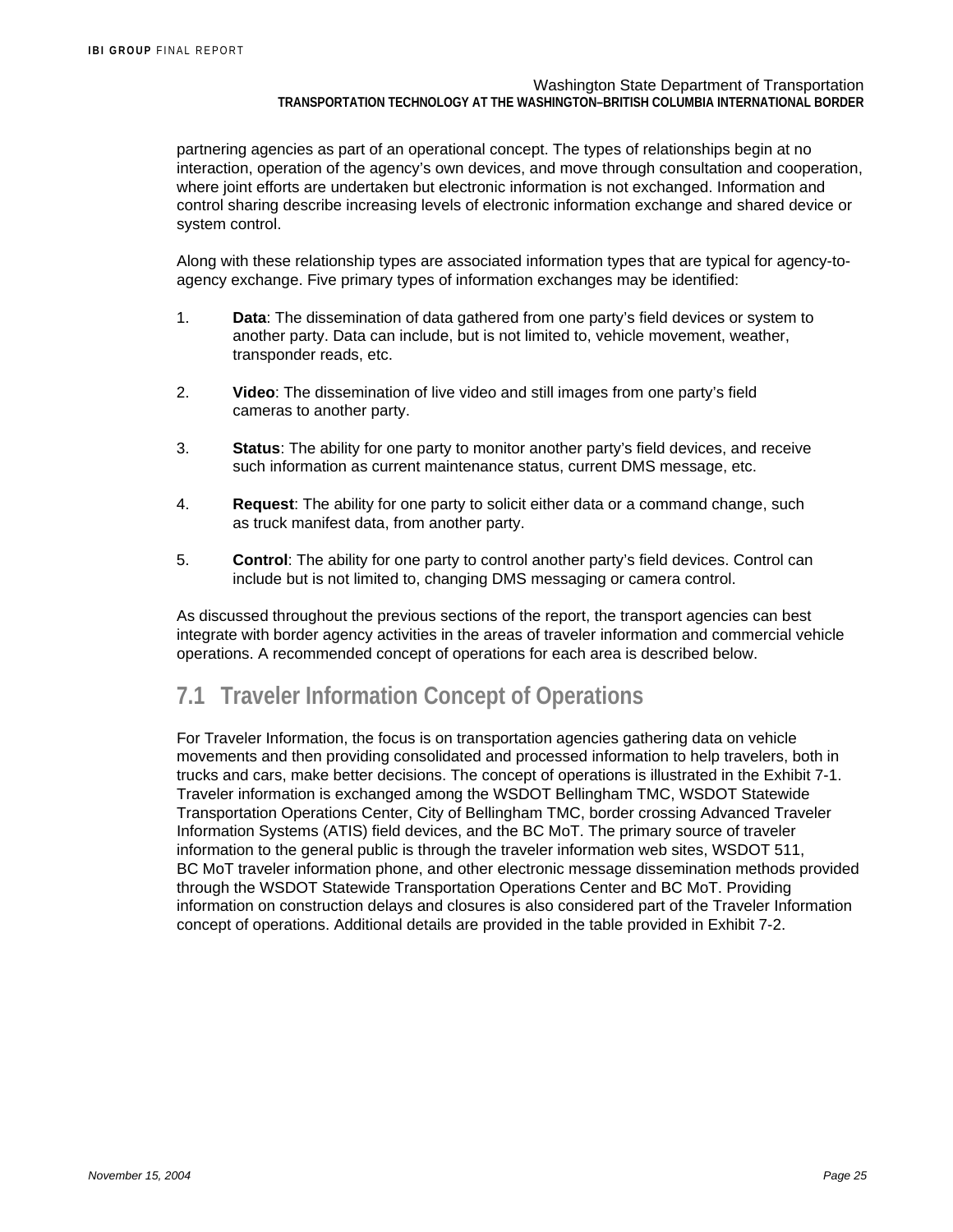

**Exhibit 7-1: Border Traveler Information Operational Concept**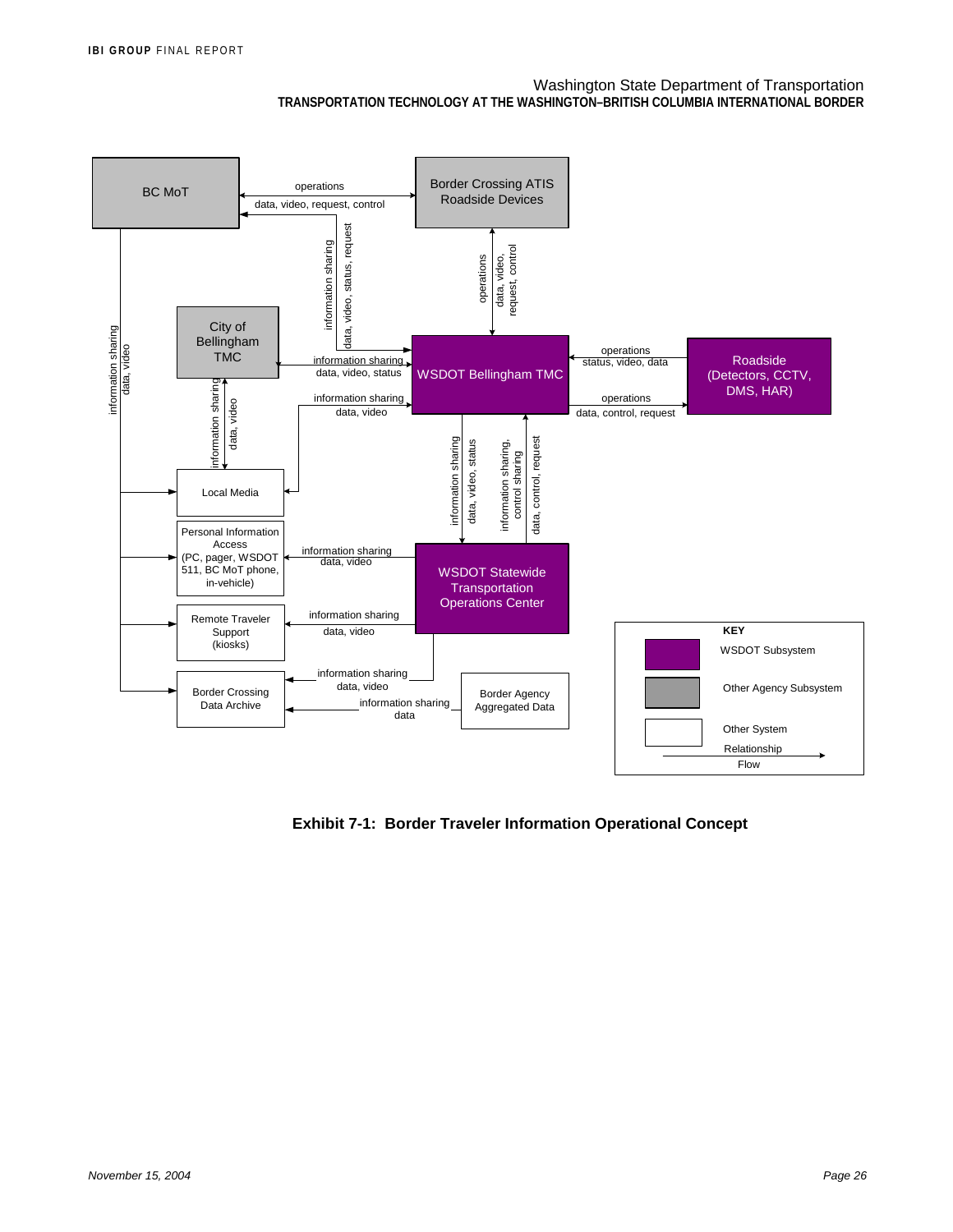#### Washington State Department of Transportation

#### **TRANSPORTATION TECHNOLOGY AT THE WASHINGTON–BRITISH COLUMBIA INTERNATIONAL BORDER**

| Agency                                                                      | <b>Description of Relationship</b>                                                                                                                                                                                                                                                                                                              |
|-----------------------------------------------------------------------------|-------------------------------------------------------------------------------------------------------------------------------------------------------------------------------------------------------------------------------------------------------------------------------------------------------------------------------------------------|
| <b>Border Crossing</b><br><b>ATIS Devices</b>                               | The cross-border ATIS devices (detectors, cameras, DMS, HAR) are operated by<br>WSDOT and the BC MoT. The diagram shows both agencies having access to the<br>roadside devices.                                                                                                                                                                 |
| <b>BC MoT</b>                                                               | In addition to operating the southbound border ATIS, BC MoT is shown sharing<br>information with the WSDOT Bellingham TMC. Currently, an electronic link between<br>the agencies is not established. BC MoT does have a web site and a telephone<br>information line that provides border wait times. Camera images are available on the<br>web |
| <b>WSDOT Statewide</b><br><b>Transportation</b><br><b>Operations Center</b> | The WSDOT Statewide Transportation Operations Center collects traveler<br>information (camera images, construction information, closures, congestion, etc.)<br>and disseminates it via the WSDOT web site and 511.                                                                                                                              |
| Local Media                                                                 | A larger audience for WSDOT CCTV camera images and road closure alerts can<br>often be reached via local television news channels.                                                                                                                                                                                                              |
| <b>Bellingham area</b><br><b>TMCs</b>                                       | The WSDOT Bellingham TMC and City of Bellingham TMC work together to provide<br>more complete traveler information to citizens, including camera images and road<br>closures.                                                                                                                                                                   |
| <b>Border Agency</b><br><b>Aggregate Data</b>                               | Border agencies would aggregate appropriate vehicle and goods movement data for<br>incorporation into the border crossing data archive.                                                                                                                                                                                                         |
| <b>Border Crossing</b><br>Data Archive                                      | Data on border movements and wait times is archived in a consolidated database for<br>tracking trends and analysis.                                                                                                                                                                                                                             |
| <b>WSDOT Roadside</b>                                                       | The WSDOT TMC in Bellingham controls DMS and HAR installed at the roadside in<br>the area.                                                                                                                                                                                                                                                      |

#### **Exhibit 7-2: Traveler Information: Summary of Agency Relationships**

# **7.2 Commercial Vehicle Operations and Border Crossings**

Regulatory agencies at federal and state/provincial levels are concerned with three components of goods transport: 1) commercial vehicle driver, 2) commercial vehicle, and 3) cargo. The operational concept for the exchange of information about these three components among agencies and movers of goods is depicted in the diagram on the next page (Exhibit 7-3). The primary challenge remains the free exchange of electronic information between the transportation and border crossing systems. Efforts are underway to provide for better interoperability in the future. This concept of operations represents a construct that would facilitate this exchange. Subsystems are not shaded to show WSDOT ownership in this diagram, since the majority of the represented subsystems are outside the control of WSDOT. Additional details are provided in the table found in Exhibit 7-4.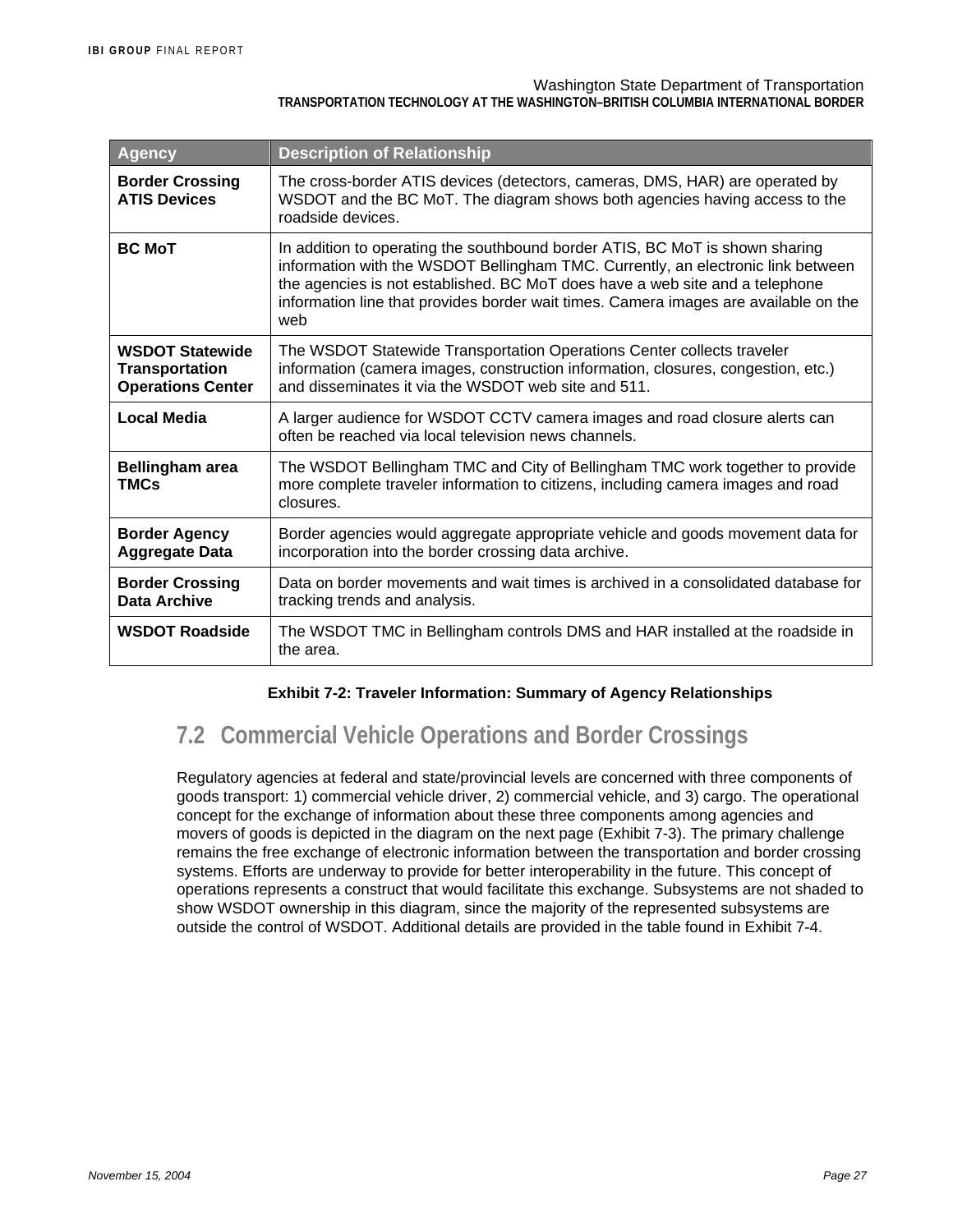

**Exhibit 7-3: CVO Concept of Operations**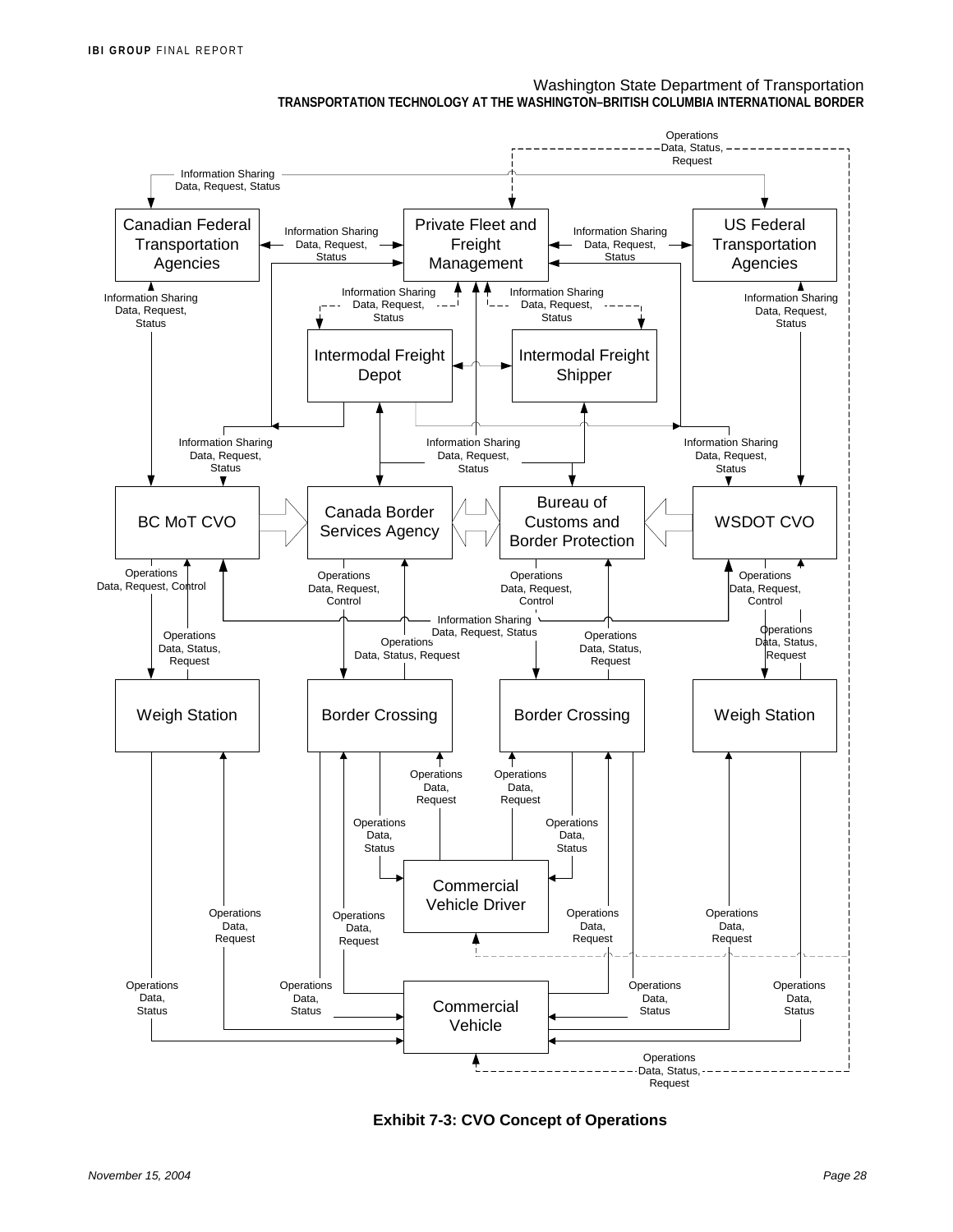#### **Exhibit 7-4: CVO - Summary of Agency Relationships**

| <b>Entity</b>                                                             | <b>Description of Relationships</b>                                                                                                                                                                                                                                                                                                                                                                                                                                                                                                                                                                                                                                                                                                                                                                                                                                                                                                                                                                                                                                                                  |
|---------------------------------------------------------------------------|------------------------------------------------------------------------------------------------------------------------------------------------------------------------------------------------------------------------------------------------------------------------------------------------------------------------------------------------------------------------------------------------------------------------------------------------------------------------------------------------------------------------------------------------------------------------------------------------------------------------------------------------------------------------------------------------------------------------------------------------------------------------------------------------------------------------------------------------------------------------------------------------------------------------------------------------------------------------------------------------------------------------------------------------------------------------------------------------------|
| <b>Private Fleet and</b><br><b>Freight Management</b>                     | There is a collection of entities that gather the cargo together for transport. These<br>entities include private fleet and freight management (i.e., trucking companies),<br>intermodal freight shippers (i.e., brokers, freight forwarders, etc.) and intermodal<br>freight depot (i.e., ports, rail yards, etc.). These three entities match cargo for<br>transport with the private fleet and freight management companies that provide<br>commercial vehicles and drivers. In turn, the trucking companies provide<br>transportation agencies at the state/provincial and federal level with information on<br>vehicle registration, fuel tax, safety, etc. The state/provincial CVO program issues<br>transponders for qualified carriers. For the border agencies, information received from<br>trucking companies includes pre-clearance information for vehicles and drivers -<br>currently as part of the joint US/Canada Free and Secure Trade (FAST) program.<br>Under the FAST program, trucks are equipped with transponders and drivers are<br>given electronic identification cards. |
| <b>Intermodal Freight</b><br><b>Depot</b>                                 | At the intermodal freight depot (i.e., ports, rail yards, etc.), cargo is received and<br>placed onto commercial vehicles for transport. Information on transponder equipped<br>vehicles is transmitted to CVO and border agencies as the vehicles leave the facility.                                                                                                                                                                                                                                                                                                                                                                                                                                                                                                                                                                                                                                                                                                                                                                                                                               |
| <b>Intermodal Freight</b><br><b>Shipper</b>                               | Intermodal freight shippers (i.e., importers, exporters, brokers, freight forwarders, etc.)<br>prepare the required documentation on cargo that is shipped across the border. This<br>information is generally electronically transmitted to the appropriate border agencies.<br>These shippers are can be enrolled in the FAST program.                                                                                                                                                                                                                                                                                                                                                                                                                                                                                                                                                                                                                                                                                                                                                             |
| <b>US and Canadian</b><br><b>Transportation</b><br><b>Agencies</b>        | Both US and Canadian transportation agencies manage national motor carrier<br>programs that regulate and monitor commercial vehicles and drivers. Data, status and<br>requests are transmitted between motor carriers and state/provincial CVO programs.                                                                                                                                                                                                                                                                                                                                                                                                                                                                                                                                                                                                                                                                                                                                                                                                                                             |
| <b>BC MoT and WSDOT</b><br><b>Commercial Vehicle</b><br><b>Operations</b> | The state/provincial CVO programs administer and regulate motor carriers that<br>operate within their jurisdiction. The CVO programs are responsible for enforcing<br>registration, fuel tax, safety, weights, dimensions and other program requirements.<br>The CVO program data is shared with federal transportation agencies and could be<br>shared with federal border agencies.<br>The various state/provincial agencies that are responsible for aspects of the CVO<br>program are working together to share and combine information to increase<br>efficiencies and move toward electronic data interchanges with motor carriers. The<br>CVISN program can also issue transponders directly to qualified carriers.                                                                                                                                                                                                                                                                                                                                                                           |
| <b>Weigh Stations</b>                                                     | Much of the actual monitoring of commercial vehicles is conducted at weigh stations,<br>including safety inspections. Many weigh stations have been equipped with Weigh-In-<br>Motion technology and transponder readers that allow qualified vehicles to bypass the<br>weigh stations.                                                                                                                                                                                                                                                                                                                                                                                                                                                                                                                                                                                                                                                                                                                                                                                                              |
|                                                                           | Weigh stations provide another location where transponder equipped vehicles could<br>be monitored by the federal border agencies.                                                                                                                                                                                                                                                                                                                                                                                                                                                                                                                                                                                                                                                                                                                                                                                                                                                                                                                                                                    |
| <b>US and Canadian</b><br><b>Border Agencies</b>                          | The border agencies control the passage of goods and persons across the<br>international border. The Trade Act of 2002 has mandated that all manifest data<br>electronically submitted to US Customs and Border Protection one hour prior to the<br>vehicle's arrival at the southbound border crossing. Requiring this information in<br>advance is useful to assess the relative risk of each movement. The border agencies<br>also pre-qualify carriers and drivers.                                                                                                                                                                                                                                                                                                                                                                                                                                                                                                                                                                                                                              |